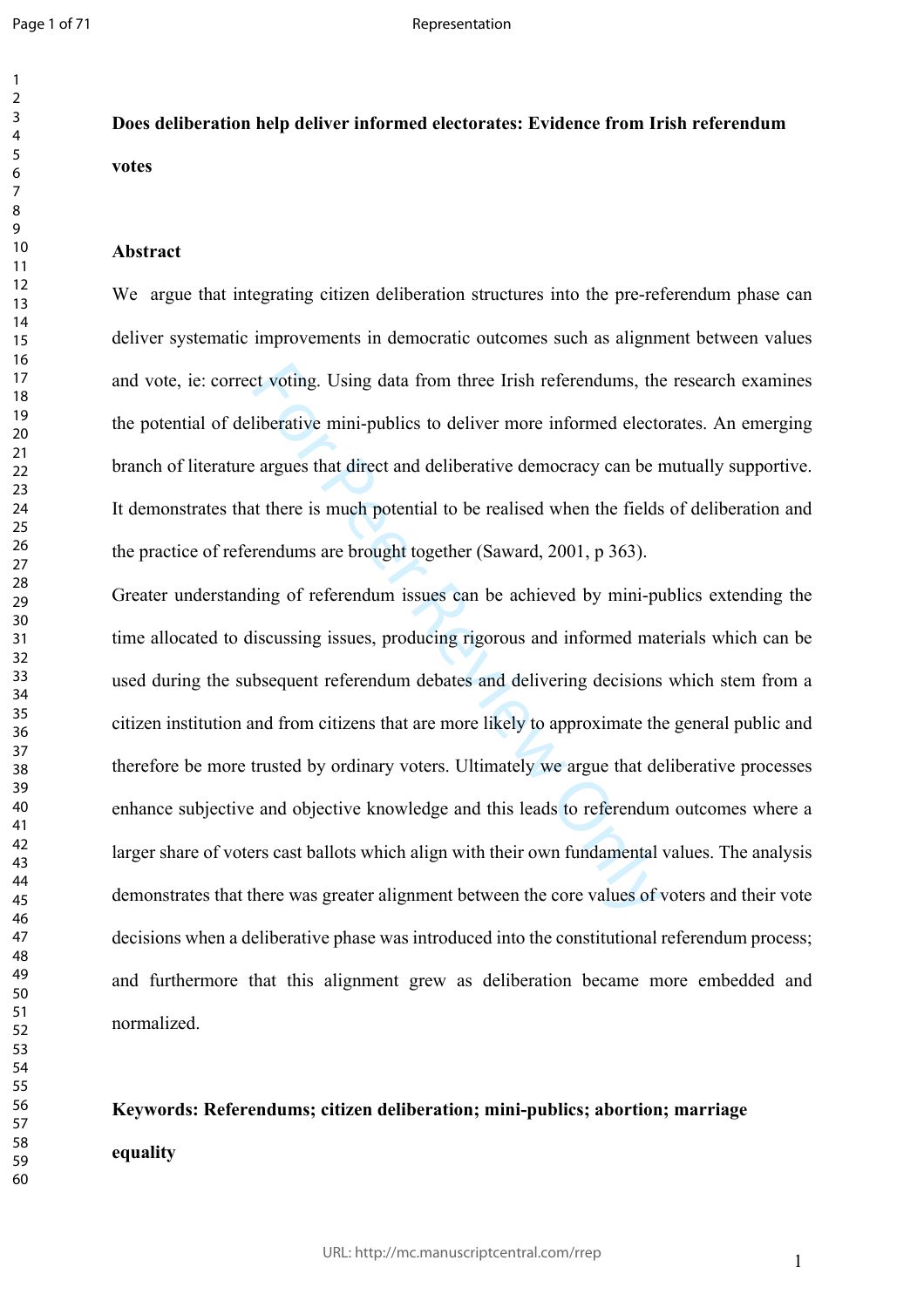### **Introduction**

ideal referendum outcomes (LeDuc, 2015). Most prob<br>endums can deliver decisions which run contrary to the<br>voters at that referendum (Suiter and Reidy, 2013). Due<br>teristics of direct democracy it is a field that has been l: Democracies around the world have turned increasingly to referendums. They hold many attractions, offering the promise of citizen participation in politics, deliberation, and informed and direct decision making. But as we know many referendums fall substantially short of these laudable goals with weak campaign efforts, limited voter knowledge and low turnout leading to less than ideal referendum outcomes (LeDuc, 2015). Most problematically, there is evidence that referendums can deliver decisions which run contrary to the expressed preferences of the voters at that referendum (Suiter and Reidy, 2013). Due to these potential sub-optimal characteristics of direct democracy it is a field that has been largely ignored by often normatively focussed deliberative democratic theorists (Elstub et al., 2016 p 141; Owen and Smith, 2015: 213; el-Wakil 2017). Many tend to follow Cohen in his argument that direct democracy's aggregative aspects prevent it from being a particularly good arrangement for deliberation (Cohen 1989:30). Yet referendums are a fact of life in many states, and if current trends continue, are set to become more prevalent. There is an emerging branch of literature which argues that direct and deliberative democracy can be mutually supportive (Saward 2001, p 363; el-Wakil, 2017). This work demonstrates that there is great potential to be realised when the fields of deliberation and the practice of referendums are brought together. We pursue this objective and argue that integrating citizen deliberation structures into the pre-referendum phase may deliver systematic improvements in democratic outcomes.

Using data from three mandatory constitutional referendums in the Republic of Ireland (hereafter Ireland), this research examines the potential of deliberative mini-publics to deliver more informed electorates, greater understanding of the issues involved in each referendum and ultimately enhanced referendum outcomes where a larger share of voters cast ballots

 $\mathbf{1}$  $\overline{2}$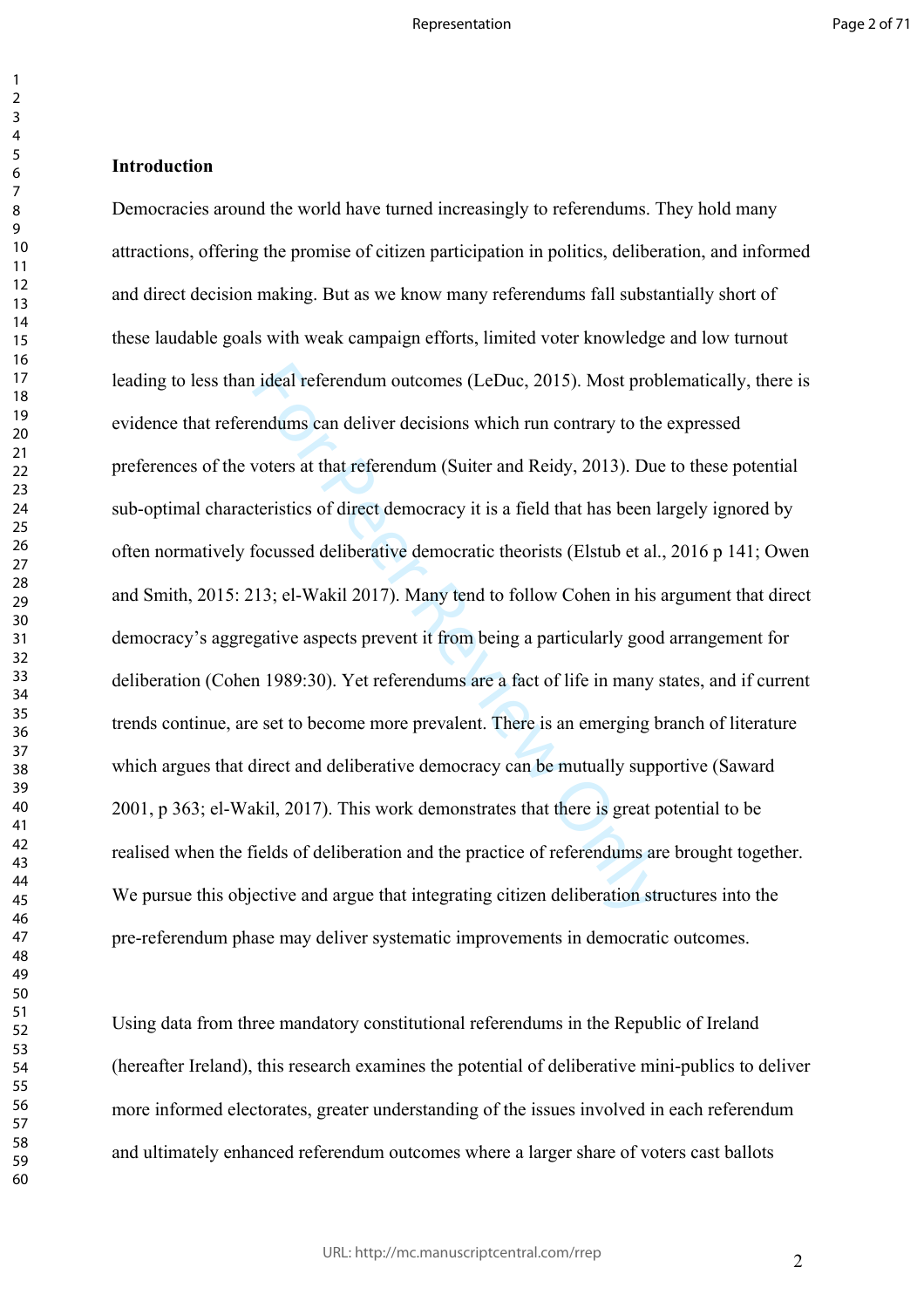#### Representation

which align with their fundamental values, ie vote correctly. The analysis demonstrates that there was greater alignment between the core values held by voters and their vote decision when a deliberative phase was introduced into the referendum process; and furthermore that this alignment grew as deliberation became more systemized and normalized.

ative cleavage in Irish politics. Referendums in this aready contested and often divisive (Elkink et al., 2017; Sind a set of specific issues, fundamentally, all three questions on the ways in which society should be organ The three referendums (on children's rights, marriage rights and abortion rights) draw from the liberal conservative cleavage in Irish politics. Referendums in this area have tended to be polarizing, intensely contested and often divisive (Elkink et al., 2017; Sinnott, 1995). While each referendum had a set of specific issues, fundamentally, all three questions required voters to make decisions on the ways in which society should be organized and on the balancing of individual rights. These are all questions which should map to an individual's own values. Consequently, a most similar case design is used as the referendums posed questions on moral and social issues. Each referendum took place in a similar partisan landscape: in all three referendums the major governing party was the centre right Fine Gael party. Each referendum to some extent follows Goodin's (2005) conception of a system where different styles of deliberation occur in sequence. The first of these referendums on children's rights involved an elite consultation process in parliament before the question proceeded to referendum. The marriage referendum was influenced by decisions at a deliberative mini-public established by the Irish government for the first time to consider same sex marriage and other issues (Suiter et al., 2016a; Suiter et al., 2016b). Prior to the abortion referendum the government convened a second mini-public which then formed the basis of an extensive deliberative committee phase in parliament (Field, 2018). A summary of the stages for each referendum is provided in Figure 1<sup>1</sup>.

<sup>&</sup>lt;sup>1</sup> The mini-public which sat in 2012-2014 and dealt with marriage equality was called the Constitutional Convention. The mini-public which say in 2018 dealt with abortion and was called the Citizens' Assembly.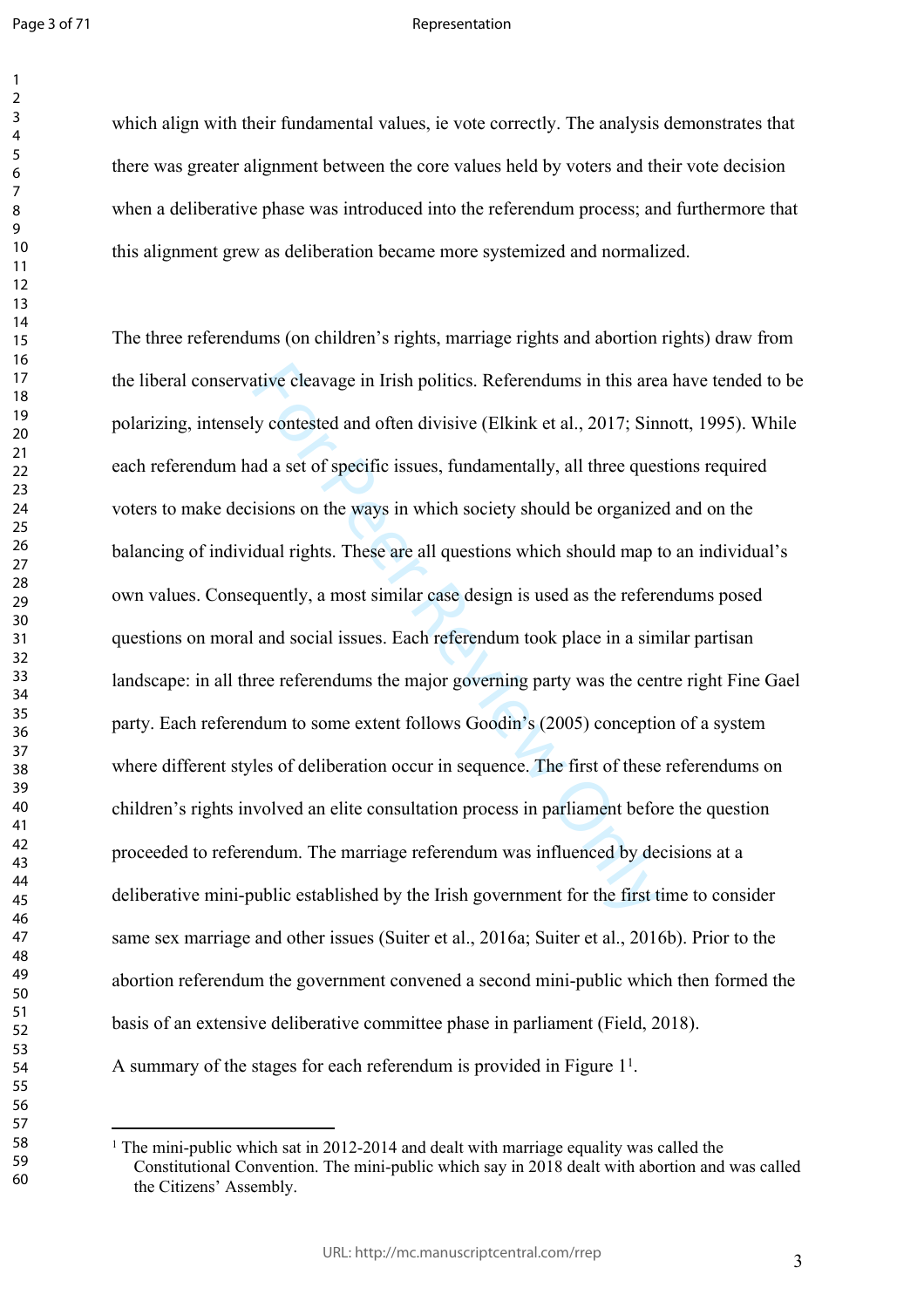### INSERT FIGURE 1 ABOUT HERE

In each referendum, the leadership of the major political parties were in favour of the proposed change, although individual party members were given a free vote in both marriage and abortion. In a vote analysis, partisan cues were found to be minimal (Elkink et al., 2017, 2019) abating Ingham and Levin's (2017) concerns that the influence of mini-publics could be limited to independents. Indeed historically, partisan cues have had limited influence on preferences at social and moral referendums in Ireland (Sinnott, 1995).

endents. Indeed historically, partisan cues have had lim<br>al and moral referendums in Ireland (Sinnott, 1995).<br>that (Curato and Böker, 2017) of mini-publics and the re<br>e possibility of promoting participation in the wider p This co-development (Curato and Böker, 2017) of mini-publics and the referendum process in Ireland offers the possibility of promoting participation in the wider public sphere, potentially answering the criticism of Carole Pateman (2012: 8) that there has been little interest in the wider public sphere and broadening the scope of deliberation in mass democracy (Chambers, 2009:331). We explore how a deliberation phase can shape referendum votes and assess what are the underlying dynamics at play? The overall argument is that as deliberation becomes more systemic, correct voting increases and the alignment between voter preferences and their vote choice grows.

This paper proceeds as follows: The core argument and hypotheses of the paper are developed in section two and section three provides a brief overview of the referendum process in Ireland and some details on each of the three referendum votes. The data and method deployed are described in section four. Section five begins with the presentation of descriptive data on each of the variables before proceeding to the multivariate analysis. Some concluding remarks and suggestions for further research are included in section six.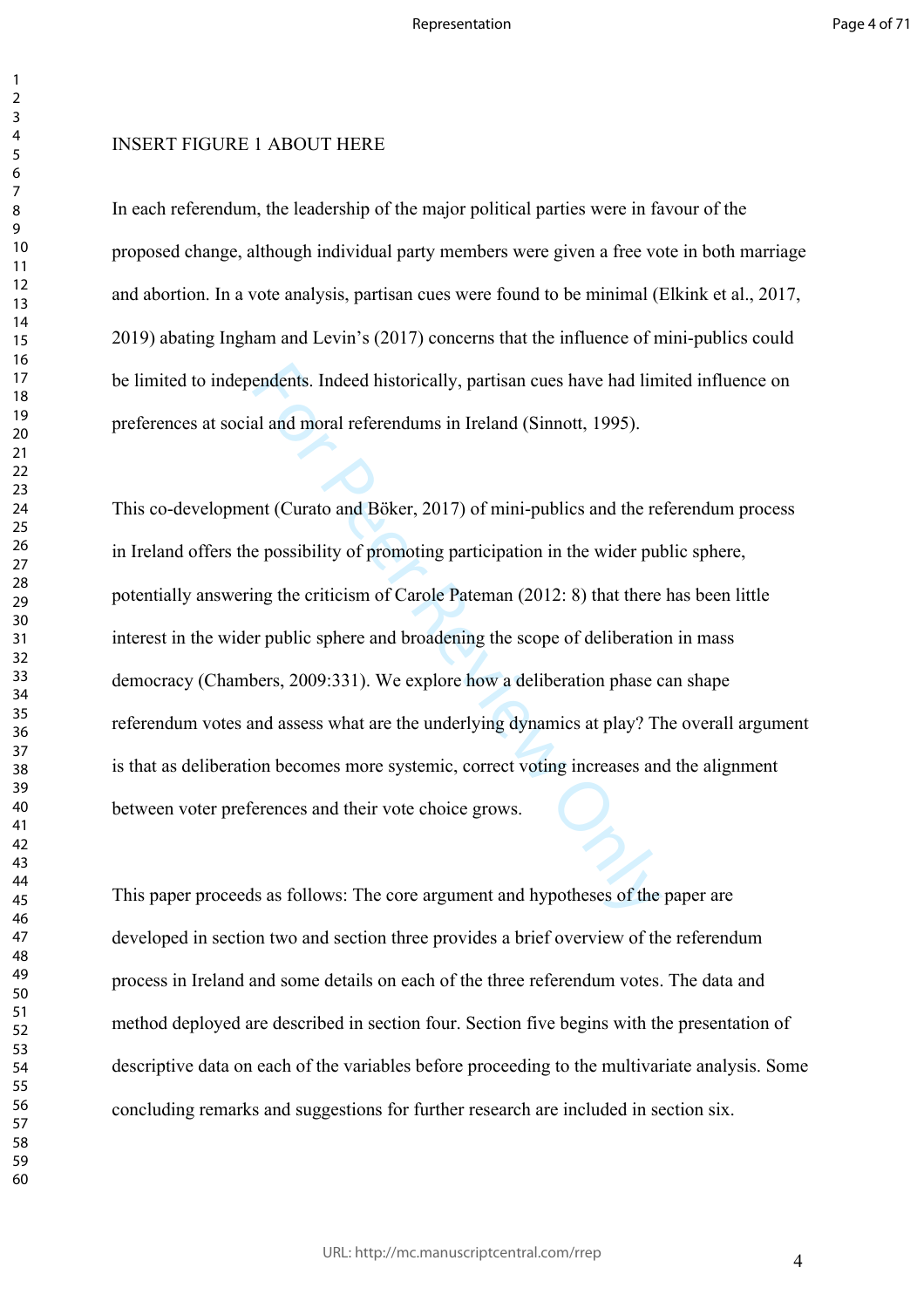Page 5 of 71

 $\mathbf{1}$ 

#### Representation

### **Can referendums be more deliberative?**

The use of referendums as a decision-making device is widely supported by citizens. Across the ideological spectrum, political parties favour enhanced roles for citizens in the democratic process and in part, it is this confluence of preferences between citizens and parties that has contributed to their greater use (Reidy and Suiter, 2015). On the one hand; there is evidence to show that they can be subject to second order effects (Reif et al. 1997) and there are concerns about citizen competence (Dahl, 1992; Saward, 2001 p 369). On the other hand; they also offer highly motivated politically active citizens the possibility to shape decisions (Lupia and Matsusaka, 2004); and can work as a tool to engage citizens who may be disaffected by party politics and the political system (Schuck and de Vreese, 2015).

zen competence (Dahl, 1992; Saward, 2001 p 369). On<br>hly motivated politically active citizens the possibility to<br>aka, 2004); and can work as a tool to engage citizens w<br>y politics and the political system (Schuck and de Vr In an ideal referendum, voting preferences would be determined by the values held by voters and their knowledge of the issue being decided (Svensson, 2002). Sometimes termed a first order referendum process in the direct democracy literature, this occurs when voter decision making is structured along value and belief lines (Glencross and Trechsel, 2011; Garry, Marsh and Sinnott, 2005). Lau and Redlawsk (1997) term this process at elections correct voting: voters who cast a ballot for the candidate closest to them in values and policy preferences, vote correctly. Indeed Hobolt (2007) has argued that referendums are meaningful when voters are making preferences that reflect their core values and beliefs and by implication a damaging disconnect can emerge when voters are not casting ballots in line with their values.

Voters hold fundamental beliefs and values in a wide range of areas such as citizenship, sovereignty, democracy, human rights, equality, autonomy and accountability and we also know that these types of values change slowly over many years (Ingelhart, 2003). But as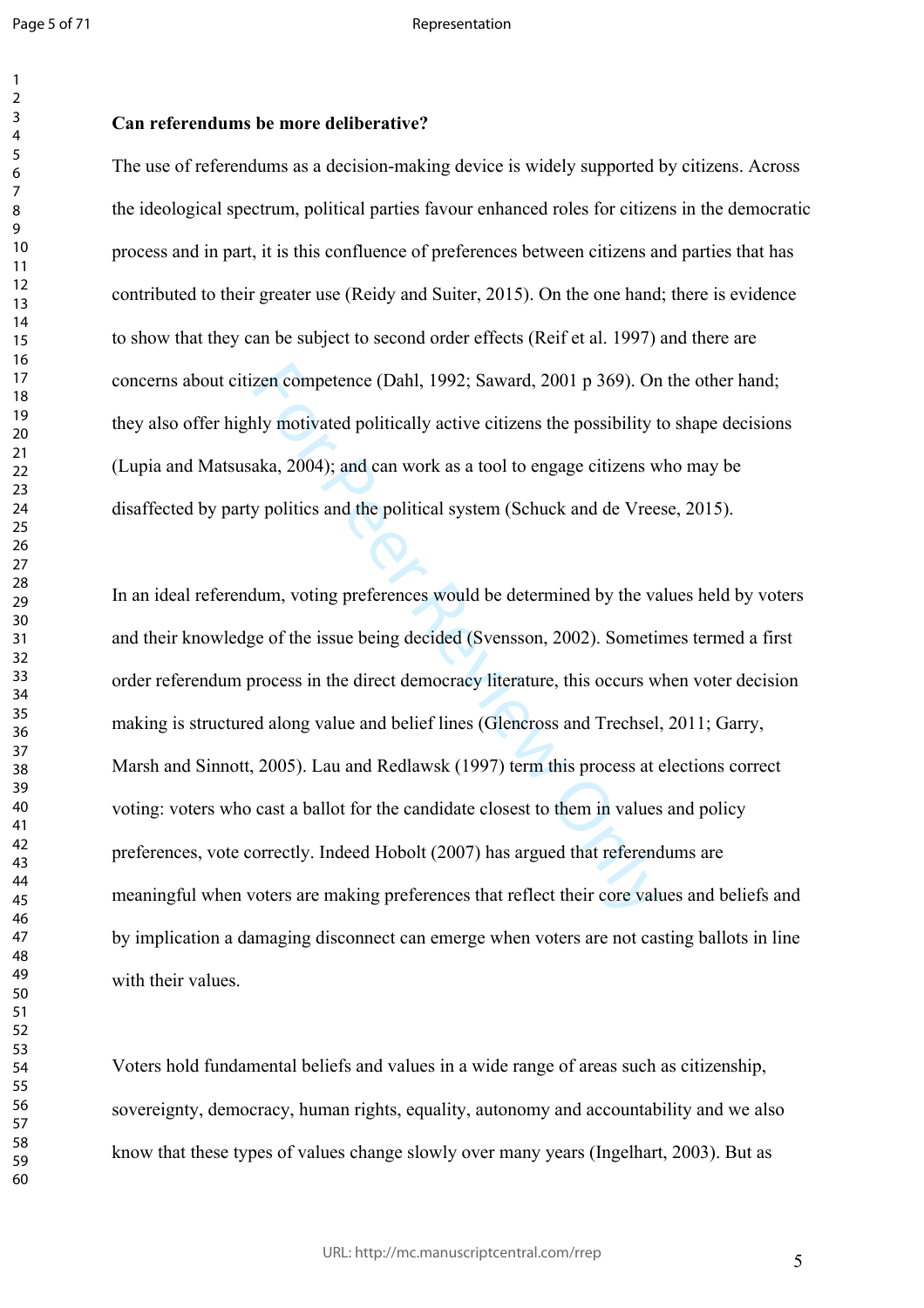$\mathbf{1}$  $\overline{2}$  $\overline{3}$  $\overline{4}$  $\overline{7}$ 

Zaller (1992) noted the impact of 'people's value predispositions always depends on whether citizens possess the contextual information to translate their values in support of a particular vote. Political knowledge, interest and partisanship are all associated with higher levels of correct voting (Lau et al., 2008) and more recently political polarization has also been shown to increase correct voting (Pierce and Lau, 2019). However Bowler and Donovan (2002,p 9) argue that 'reasoning citizens' relying on heuristics and shortcuts can properly manage the demands of the process and vote in a manner that is consistent with their preferences and values. In a study of Swiss referendum votes Nai (2015) established that political sophistication and the use of heuristics are important contributors to correct voting in direct democracy (see also Milic, 2012; 2015).

ocess and vote in a manner that is consistent with their polynomials of Swiss referendum votes Nai (2015) established that pthe use of heuristics are important contributors to corred of Milic, 2012; 2015).<br>
First that vote Broder (2000) observed that voters were often under-informed and made up their minds in a media environment that highlighted the sensational or particularly for lower profile measures provided little or no information. In the same vein Gastil and Richards (2013: 253) point out that too often referendum processes furnish citizens with 'insufficient information about policy problems, inadequate choices among policy solutions, flawed criteria for choosing among such solutions, and few opportunities for reflection on those choices prior to decision making'. In light of these findings, it is not surprising that there are mixed views on the merits of referendums and some have come to the conclusion that referendums do not meet deliberative goals (LeDuc 2015; Gastil et al., 2007; Gerber et al., 2001).

However, the more recent 'systemic' turn in deliberative democracy (Parkinson and Mansbridge, 2012) has introduced perspectives with which to address both the questions posed by deliberative theorists about direct democracy and to provide a method with which to facilitate the systemic turn. This systemic turn is part of an approach which recognises deliberation may not occur in isolation but rather as part of a system and in different spaces.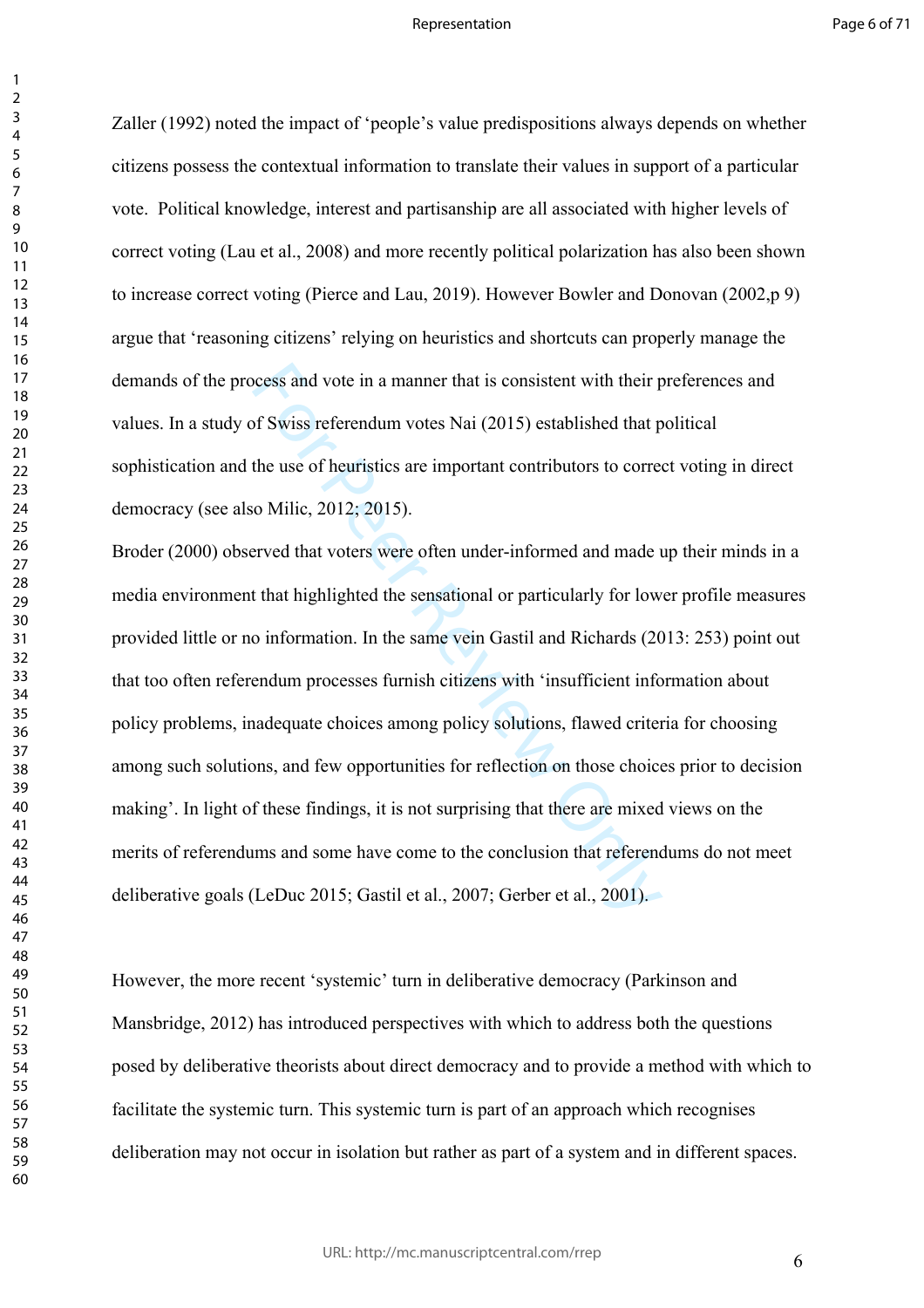### Representation

Gastil and Richards (2013) suggest one solution to systematising deliberation is to make direct democracy more deliberative by joining randomly selected citizen assemblies (minipublics) onto existing institutions and practices. We argue that mini-publics may thus form part of an enhanced informing and mobilising process via a 'discursive role' (Curato and Boker, 2016) where the focus is on arguments that have been deliberatively scrutinised (Niemeyer and Jennstål, 2018, p 330). Of course mass deliberation is hard but we argue that it is possible that if mini-publics are embedded in the system a 'virtuous process' may form where additional deliberatively scrutinised information may come into the public domain and have a potential role as trusted information proxies that might enable citizens to make better judgements (Warren and Gastil, 2015; Ingham and Levin, 2018) and hence a greater opportunity for values and vote choice to align.

mini-publics are embedded in the system a 'virtuous peliberatively scrutinised information may come into the le as trusted information proxies that might enable citizen and Gastil, 2015; Ingham and Levin, 2018) and hence a Scarce time and cognitive resources means citizens can, and often do, rely on the cognitive shortcut of trusting others. However, a decision to trust another requires knowing something about them and believing that there is reason to think that their interests and/or values may be aligned. Institutions often make these decisions both easier and better and enable citizens to make good trust judgements because they 'incentivize and certify both competence and interest convergence' (Warren and Gastil, 2015: 564). Further, learning the conclusions of a deliberative mini-public can influence respondents' policy opinions, bringing them closer into conformity with the opinions of the participants in the deliberative mini-public (Ingham and Levin, 2018) Such institutions would be high in competence, and be believed to be impartial. Mini-publics can meet these criteria (Warren and Pearse 2008) and can influence the opinions of relatively uninformed citizens (Ingham and Levin, 2018). These mini-publics, hear from experts, deliberate and provide policy advice. Usually organised by an independent secretariat, they carry out their work in a transparent manner and are often widely covered in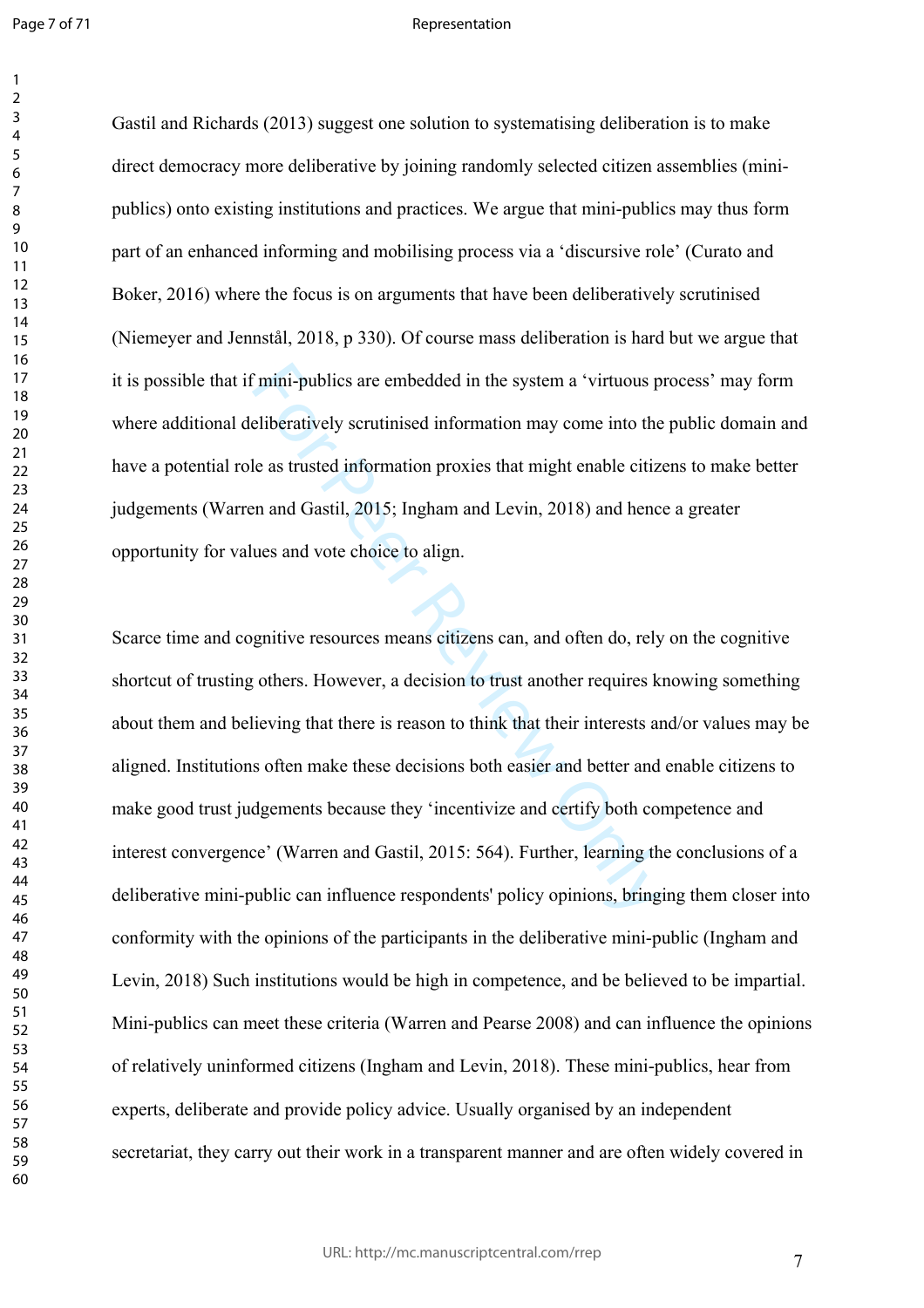the media. In some cases, they are also directly tied to the legislature (Suiter, 2018). In this way mini-publics should deepen the deliberative dimension of referendums (Goodin and Dryzek 2006; Smith 2009; Warren and Pearse 2008) and facilitate the cognitively demanding act of voting and become trusted information proxies (Warren and Gastil, 2015). They can also increase political efficacy generating a sense of legitimacy in the political system (Boulianne, 2017).

018 abortion referendum in Ireland, the mini-public was mentary committee and some 642 times in the print med<br>sess, according to a search of Lexus Nexus and of the pa<br>ne time, the committee on abortion was mentioned som<br>po In the case of the 2018 abortion referendum in Ireland, the mini-public was mentioned 640 times at the parliamentary committee and some 642 times in the print media during the course of its progress, according to a search of Lexus Nexus and of the parliamentary debates website. At the same time, the committee on abortion was mentioned some 1178 times providing ample opportunity for dissemination. An exit poll taken on the day of the referendum found that 66% of voters were aware of the mini-public (Citizens' Assembly of Ireland) and around 70% could answer specific knowledge questions as to its operation, pointing to widespread knowledge about the process.

We might also expect that citizens' trust in these institutions should grow as citizens become more used to them. In a report on the 2012 Citizen Initiative Review (CIR) in Oregon where deliberating citizens produce a pre-referendum argument summary guide for other citizens (Gastil et al., 2016b; Knobloch et al', 2019; Már and Gastil, 2019), it was found that the modal response for voters was that they placed 'a little'" trust in each section of the CIR, while Warren and Gastil (2015) found that the CIR was functioning as a facilitative trustee for many citizens.

 $\mathbf{1}$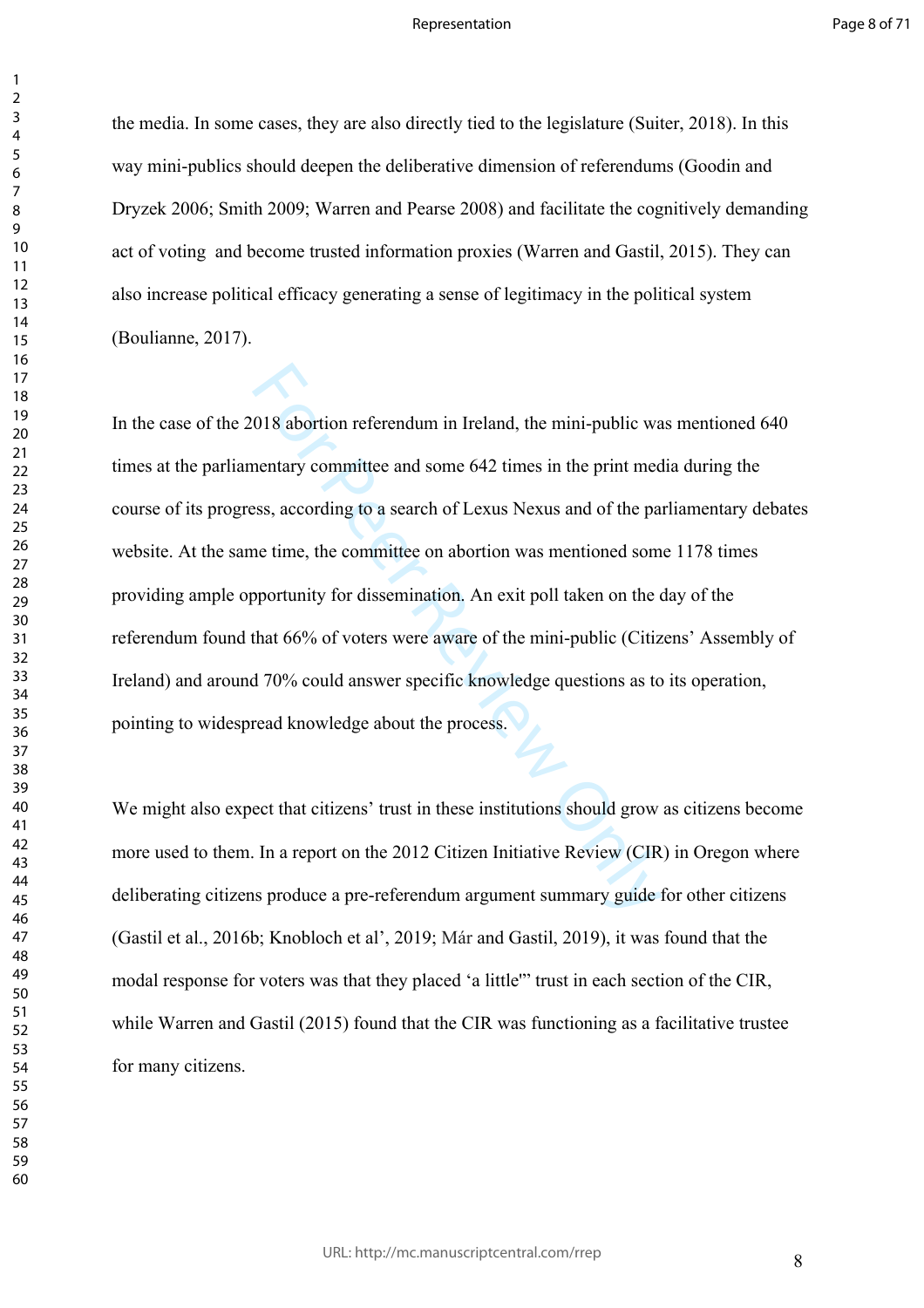### Representation

We argue that integrating a citizen deliberation phase such as a mini-public into the referendum process should enhance outcomes. Referendum outcomes are often evaluated by the Yes and No votes recorded at the voter level but understanding the vote is not our core objective here. We follow the correct voting literature and focus on the alignment between the core values held by a voter and their vote decision. We expect that first order decision making (or vote/value alignment) increases when voters have a trusted institution such as a minipublic make a prior recommendation. From a normative perspective, greater alignment is considered to be a good thing. Deliberative innovations are a relatively new phenomenon in politics and as a result we expect their impact to develop over time. This leads to our first hypothesis: H1: The proportion of voters whose vote choice and value position align will increase as the deliberation phase become more embedded in the referendum process (i.e. increase from children's referendum to the marriage referendum to the abortion referendum).

prior recommendation. From a normative perspective,<br>good thing. Deliberative innovations are a relatively ne<br>sult we expect their impact to develop over time. This le<br>reproportion of voters whose vote choice and value pos<br> The next step is to uncover how integrating a citizen deliberation process into a referendum affects outcomes. We know that knowledge and understanding matter a great deal in voter decision making (Elkink and Sinnott, 2015; Hobolt, 2007; 2005; Lau and Redlawsk, 1997; Lupia 1994). If the issue being decided by referendum draws from citizens' fundamental values and beliefs, it may be a well-trodden policy road involving extensive public debate and voters may have built up a great deal of objective and subjective knowledge on the issue over time. Polarization on an issue can contribute to intense debate and as Pierce and Lau (2019) have shown, increase correct voting. It must also be acknowledged that in some cases, referendum questions may tap into cross-cutting value cleavages and in these complex scenarios, competing variables will shape the outcome with the most salient cleavage likely to dominate (LeDuc, 2002). Notably, Gastil et al (2016a) argue that deliberation can also separate values from vote choice. For example in relation to one of the cases in this research,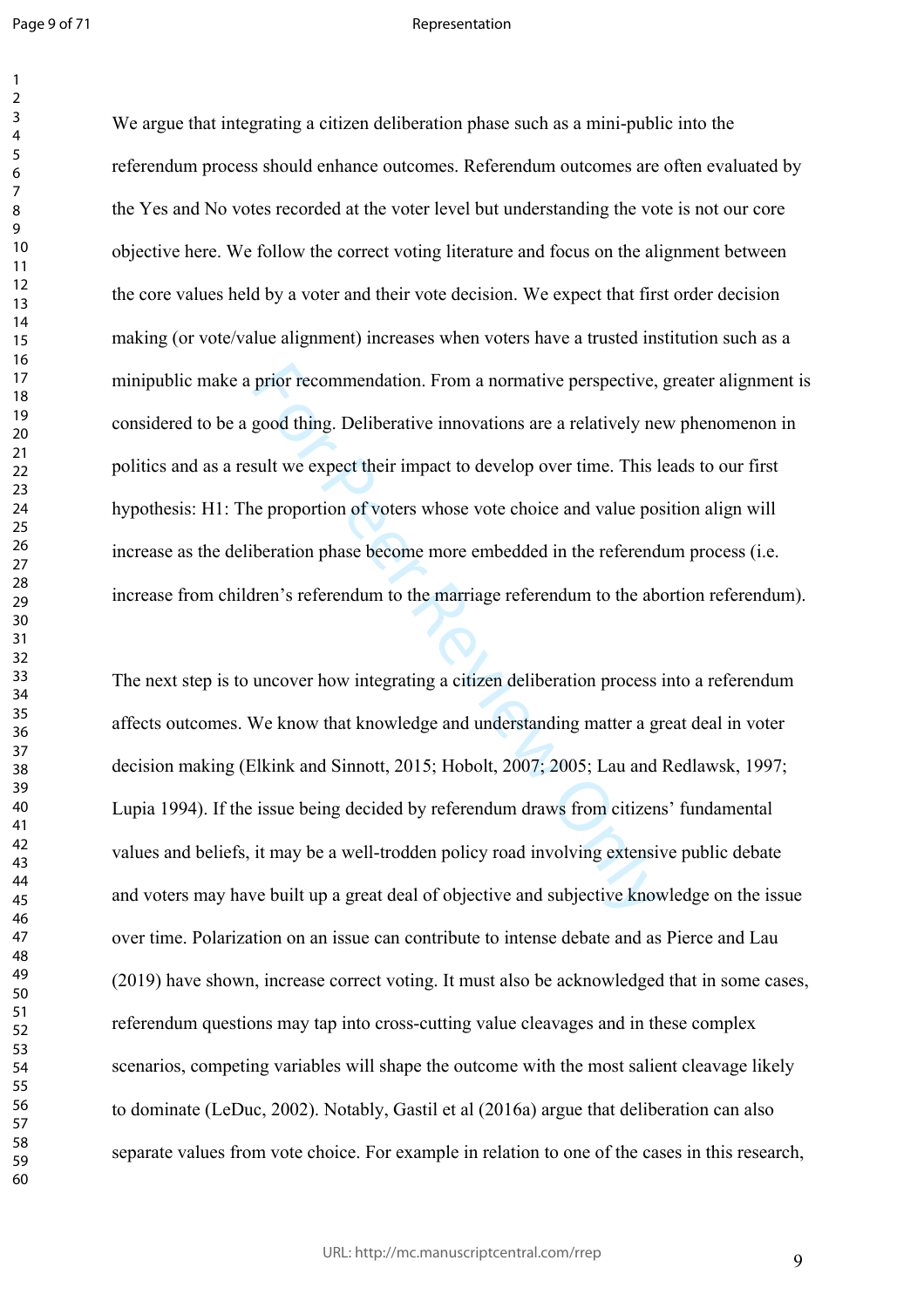$\mathbf{1}$ 

greater understanding of the details of abortion provision might dislodge an alignment between values and vote. If a voter held absolutist 'pro-life' beliefs that an abortion was never medically necessary, a referendum campaign which debunked this position could lead some voters to re-evaluate their vote decision and support abortion provision while retaining their fundamental values in opposition to abortion on demand. Lupia and McCubbins (1998) have argued that increasing knowledge levels enables voters to establish the consequences of their vote choice (1998). Knowledge can also be acquired in the lead up to a vote or during the campaign and a number of studies have shown that campaigns which shape knowledge can alter the final vote (Elkink and Sinnott, 2015; Hobolt, 2005).

998). Knowledge can also be acquired in the lead up to number of studies have shown that campaigns which sote (Elkink and Sinnott, 2015; Hobolt, 2005).<br>deliberation stage in the overall referendum process ex<br>sue is the sub Including a citizen deliberation stage in the overall referendum process extends the period during which the issue is the subject of debate and discussion. Expert contributions and the views of campaign groups are shared at an earlier point and it also creates a cohort of citizen representatives who can make public contributions on either side of the discussion. We thus expect knowledge levels on the specific issue to increase in a more deliberative environment. As voters become more familiar with deliberative processes, we also expect that they will engage more with the issues involved. They will acquire greater objective knowledge of the deliberative institution and environment. Separately, it is also likely that voters' subjective knowledge of the referendum issue, or self-reported understanding, will increase. Consequently, we expect that voters should feel more informed about the referendum issue when a mini-public is part of the referendum process and informed voters should have greater alignment between their values and vote decision and have a higher propensity to vote correctly. We examine subjective knowledge (understanding) with our second hypothesis: H2: Greater voter subjective understanding of the referendum issue will lead to greater values/vote alignment.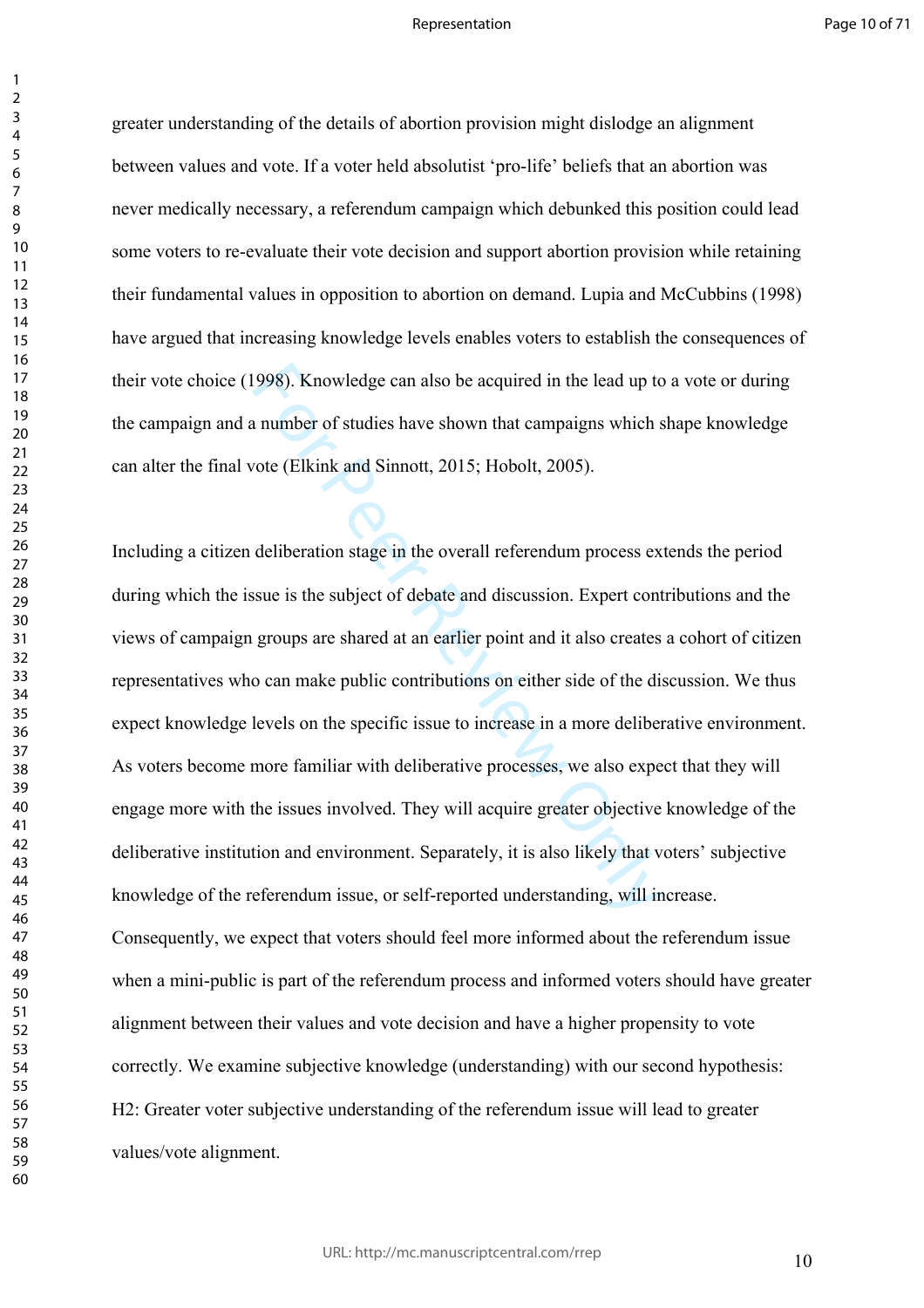#### Representation

Greater voter objective knowledge should translate into more coherent voter decision making (Hobolt, 2007; Milic, 2012). As outlined above, integrating a deliberative phase into the referendum process should increase objective knowledge of the question being decided by increasing the quantity and quality of information available to voters and by extending the time period available for reflection. This should allow voters to crystallize their values into a vote choice which is consistent with their fundamental views. In other words, the more objective information a voter has, the more likely they are to vote in line with their values. This leads us to hypothesis three:

H3: Increased voter objective knowledge of the issue will lead to greater alignment between voter values and vote choice.

is consistent with their fundamental views. In other wordtoon a voter has, the more likely they are to vote in line v<br>pothesis three.<br>The objective knowledge of the issue will lead to greater a<br>stee choice.<br>One choice.<br>One Referendums are sometimes criticized for asking voters to make decisions about technical issues about which they may have little information or interest but there is a large body of work which demonstrates that voters use cues and heuristics to shortcut the decision making process and that frequently this leads to decisions that align with the core views of the voters (see Nai, 2015; Bowler and Donovan, 1998; Lupia, 1994; Suiter and Reidy, 2013). When a deliberative process is fused with a referendum we would expect knowledge effects to be complex. Knowledge of the deliberation process may also act as a proxy or a shortcut for knowledge of the referendum issue. We are interested in establishing whether knowledge of the deliberative process in general leads to better referendum outcomes in the form of greater alignment between values and vote. In addition we should see a greater proportion of voters who knew about the mini public in each case. We evaluate this relationship in hypothesis four: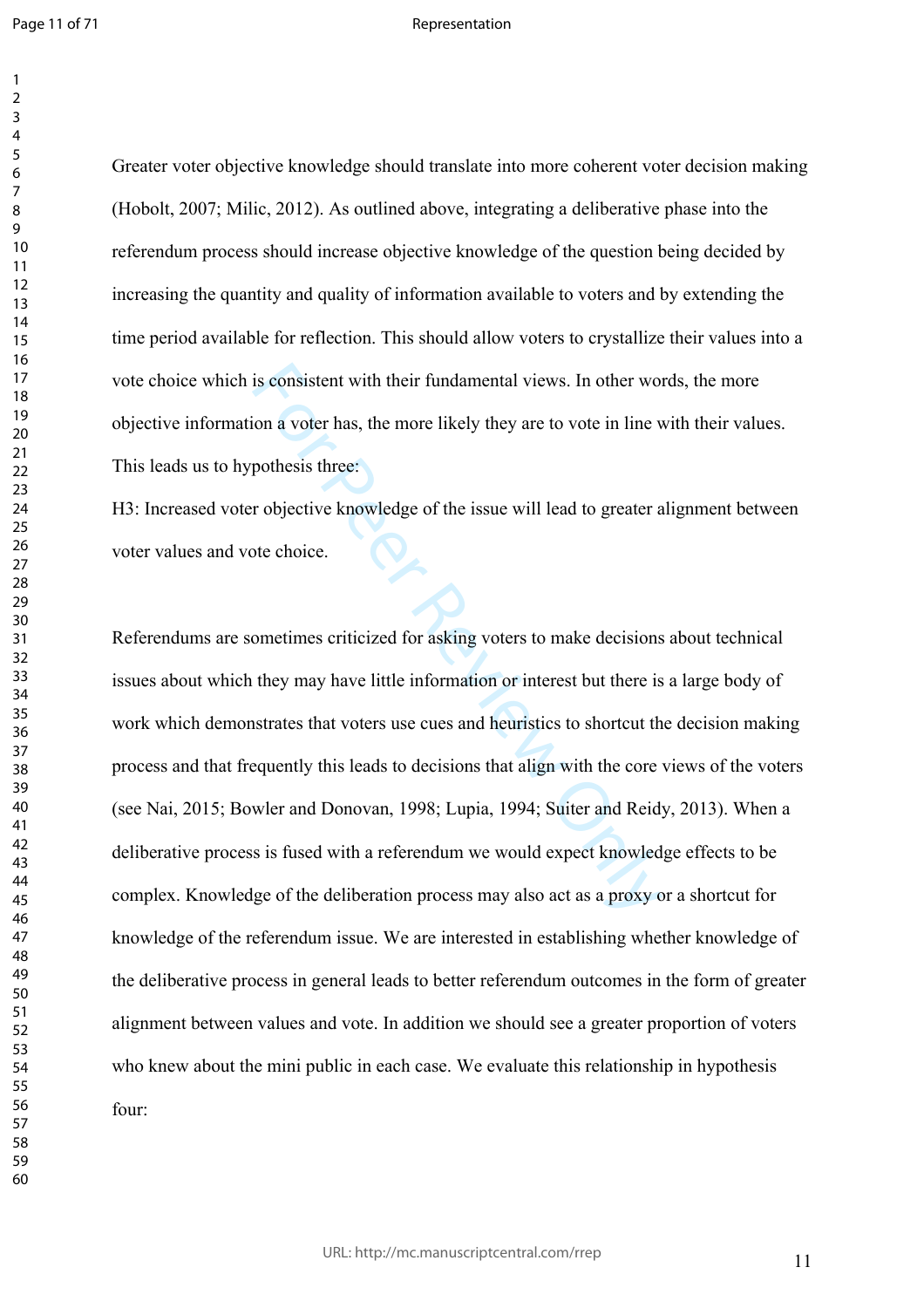H4: Voters who have objective knowledge of the deliberative process will exhibit greater alignment between their values and vote choice.

### **Referendum votes in Ireland**

ment, it included a range of provisions on the organisati<br>
enced by Catholic social thinking and the social mores of<br>
ed a hetero-normative definition of marriage and alloca<br>
relation to the welfare of their children. It a Ireland is one of the countries that makes frequent use of the referendum device. The Irish constitution (Bunreacht na hÉireann) was adopted by plebiscite in 1937. A relatively conservative document, it included a range of provisions on the organisation of society that were heavily influenced by Catholic social thinking and the social mores of the time. The constitution included a hetero-normative definition of marriage and allocated considerable rights to parents in relation to the welfare of their children. It also included a prohibition on divorce and was later amended to include a prohibition on abortion. As social and political values evolved, pressure increased to bring public policy in line with citizens' preferences (Reidy, 2018). However, liberalising public policy in many areas necessitated constitutional referendums.

Following Altman (2011) Ireland has binding, constitutional referendums which are top down tools. The right of referendum initiative lies with the government. The constitution also provides for ordinary referendums but none have taken place. Ireland has held forty two referendums and it has a reasonably regulated referendum environment: it sits at the midpoint of campaign regulation index (Reidy and Suiter, 2015). The overall campaign regulations relating to communications, finance and the role of agencies remained stable over the course of the three referendums discussed here. A Referendum Commission is responsible for providing information on the referendum question and also for promoting voting participation. Typically, commissions are established about two months before a referendum and they send an information notice to each household, use traditional and social media to

 $\mathbf{1}$  $\overline{2}$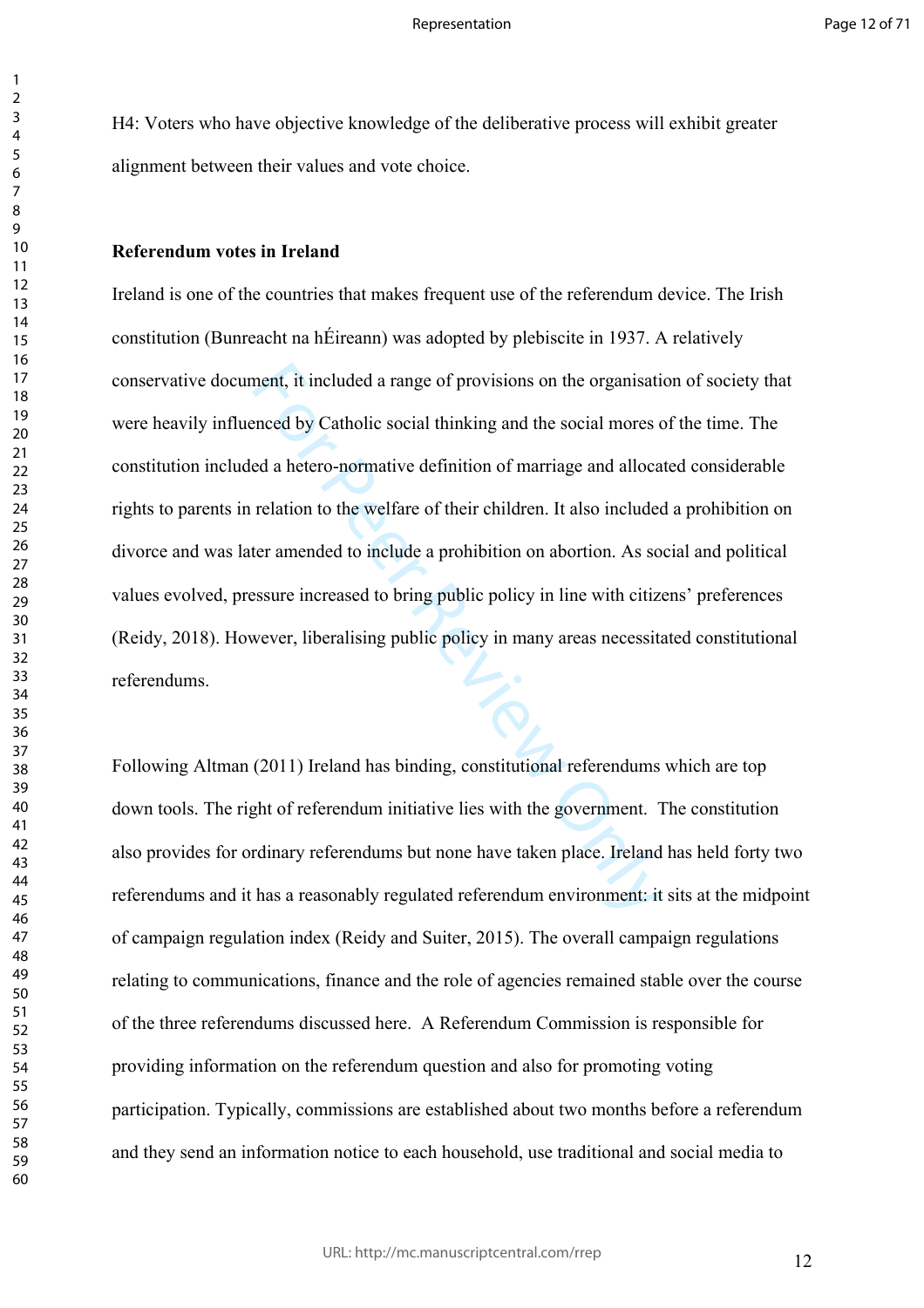#### Representation

share information and promote voting and the chair of the commission (a member of the judiciary) engages in media interviews. Political advertising by campaign groups and political parties in broadcast media is prohibited, although there is a legal lacunae in relation to advertising on digital media. There are few campaign funding requirements and no public funding for campaign groups is provided. The government is prohibited from spending public money to support one side in a referendum, foreign donations are banned and there are some minimal transparency requirements.

not per alliance and the ends of the search of the search of the children's rights referendum involved an extent of the children's rights referendum involved an extent ss and the final proposal achieved considerable consen The key difference among the three referendums considered in this research lies in the pathway to the ballot. The children's rights referendum involved an extensive elite consultation process and the final proposal achieved considerable consensus among key actors in the area (O'Mahony, 2016). It was not until 2012 that Irish governments began to integrate formal citizen deliberation processes (mini-publics) into the procedures for constitutional change when the first national mini-public the Constitutional Convention of Ireland was established. It was comprised of 66 randomly selected citizens and 33 politicians from the Republic of Ireland and Northern Ireland. The Convention deliberated on ten topics including marriage rights on which it recommended that a referendum be held. The Convention was widely judged to have been a success and in 2016, a second mini-public was established, the Citizens' Assembly of Ireland, which was also allocated a number of constitutional proposals to consider, including the provision of abortion. The Assembly was made up of 99 randomly selected citizens and a chairperson. It too voted largely in favour of holding a referendum that would deliver general liberalisation of abortion provision.

Two of the three referendums considered in this research involved a mini-public deliberative phase prior to the referendum campaign. In the marriage referendum, the mini-public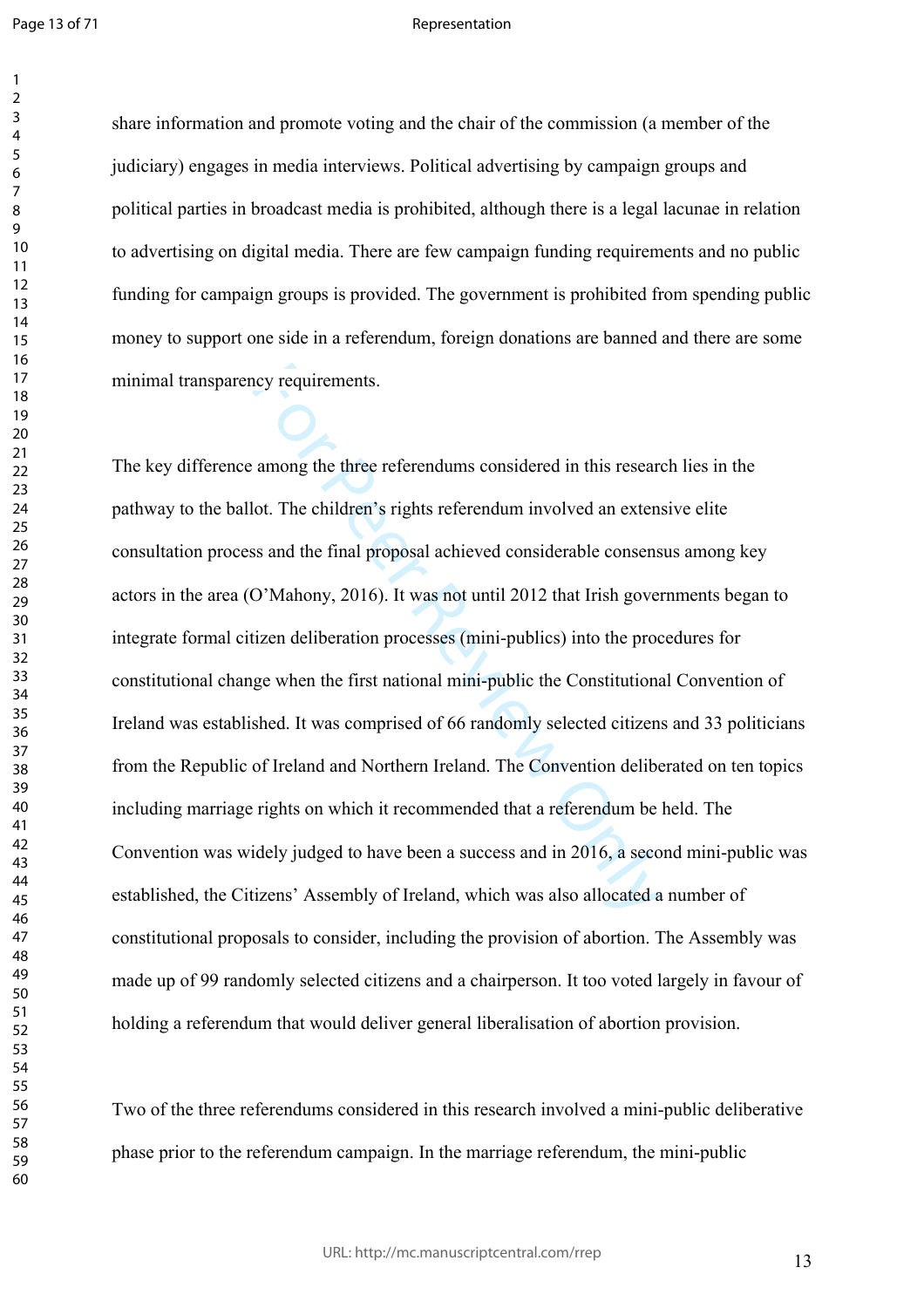recommended a referendum and this was then delivered by the government. In the abortion referendum, there were a number of stages to the process. First, a mini-public was established which made extensive recommendations in a report. Its report was then considered and evaluated by a committee of both houses of parliament which made further recommendations on the issue. Informed by the citizen deliberation and parliamentary deliberation phases the government decided to hold a referendum. Essentially, the focus of this paper is on consequences for the vote-value nexus of the different pre-referendum processes.

### **Children's Rights, Marriage Equality and Abortion**

 $\mathbf{1}$  $\overline{2}$  $\overline{3}$  $\overline{4}$  $\overline{7}$ 

he vote-value nexus of the different pre-referendum pro<br> **Marriage Equality and Abortion**<br>
children's rights took place in November 2012 and the<br>
of voters on a turnout of 34%. Liberal-secular groups fa<br>
children's rights The referendum on children's rights took place in November 2012 and the proposal was approved by 58% of voters on a turnout of 34%. Liberal-secular groups favoured greater recognition of the children's rights while conservative-religious groups opposed any change on the grounds that it would lead to a diminution of the role and status of the family based on heterosexual marriage (O'Mahony, 2016). Liberal values had been in the ascendancy from the 1990s and all of the main political parties supported the proposal. Although the amendment passed, it was by a moderate margin and voter turnout was far lower than had been expected and hoped for, given the heightened sensitivity to child protection in a country that was continuing to deal with revelations of massive historical clerical and state abuse of children. Voter knowledge of the proposal was deemed to have been low and unusually voting took place on a Saturday. Combined, these were seen to have contributed to the poor turnout and moderate winning margin (McGing, 2014; O'Mahony, 2016).

The marriage equality vote was held in May 2015: this debate also broke down along the longstanding liberal conservative divide. The proposal was supported by all the main political parties and had wide support from civil society. The No campaign was led by Catholic lay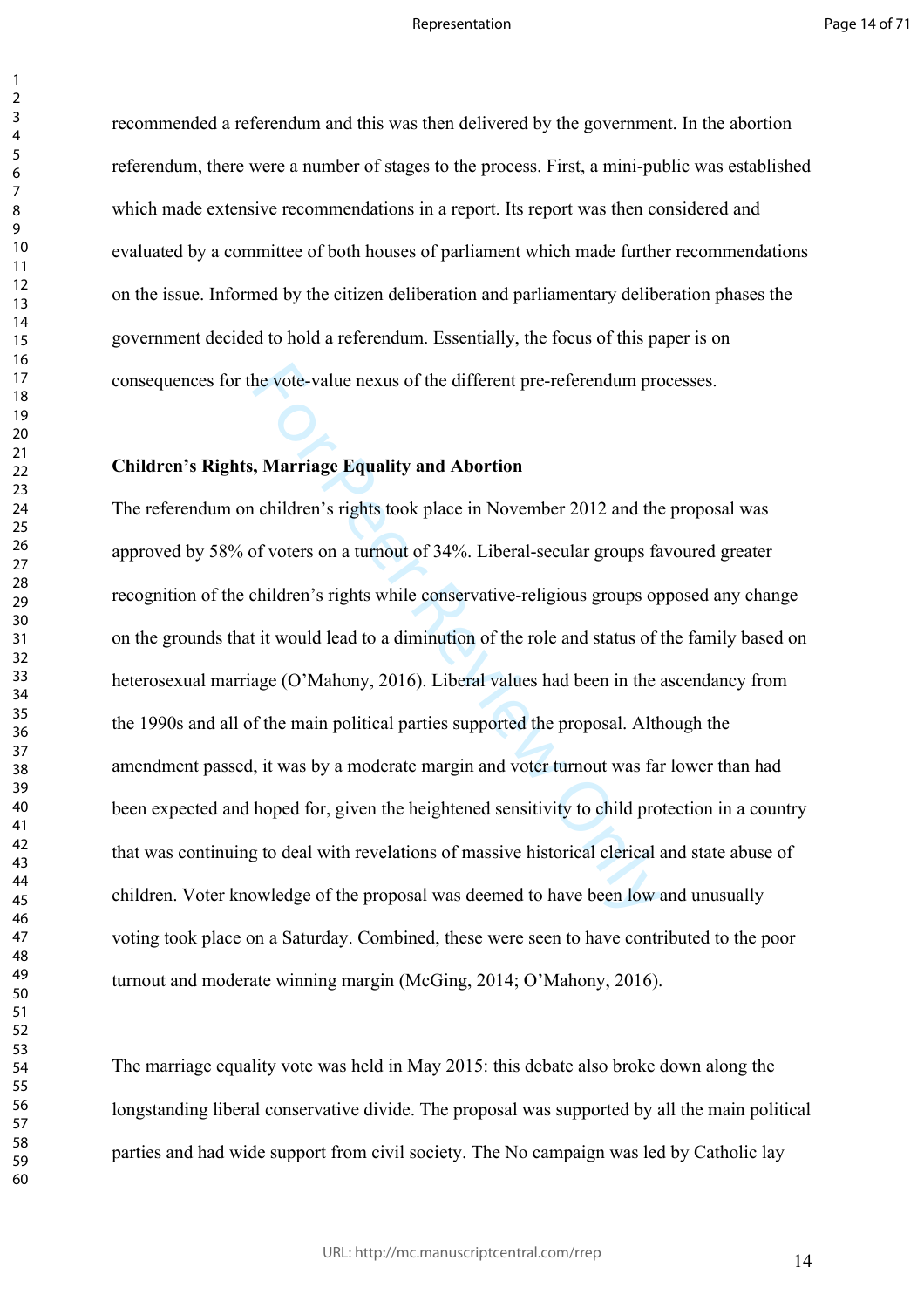$\mathbf{1}$  $\overline{2}$  $\overline{3}$ 

#### Representation

 

organisations and a small number of public representatives were involved. The campaign was quite active and the proposal passed on a wide margin with a Yes vote of 62% on a turnout of 61%.

The abortion vote took place in 2018 and was the sixth referendum question put before the people on the issue since 1983. This gives some sense of the intractability of abortion in politics in Ireland. The campaign was quite active and a large number of civil society groups advocated for a Yes vote, they were supported by a significant majority of parliamentarians. The No side was more active than at the children and marriage votes but the post referendum analysis concluded that its campaign did not connect with voters. The referendum passed with a Yes vote of 66% on a turnout of 64%.

### **Data and methods**

The campaign was quite active and a large number of c<br>s vote, they were supported by a significant majority of<br>ore active than at the children and marriage votes but th<br>that its campaign did not connect with voters. The re There is no national referendum study in Ireland and voter research is quite restricted as a consequence. The data used in this research are drawn from three separate studies carried out at referendums on the liberal conservative cleavage. All surveys used representative sampling of Irish voters. Data from the children's rights referendum was a post-referendum survey commissioned by the Referendum Commission; data for the marriage referendum was collected in conjunction with the *Sunday Business Post* newspaper and taken during and after the campaign; and data from the abortion referendum were drawn from an exit poll conducted by the state broadcaster on the day of the referendum. There have been other recent referendums drawing from this cleavage, including blasphemy but no data is available for these votes. The three studies used in this analysis had different objectives and design specifications. The data are imperfect and this does limit the analysis at some points. Details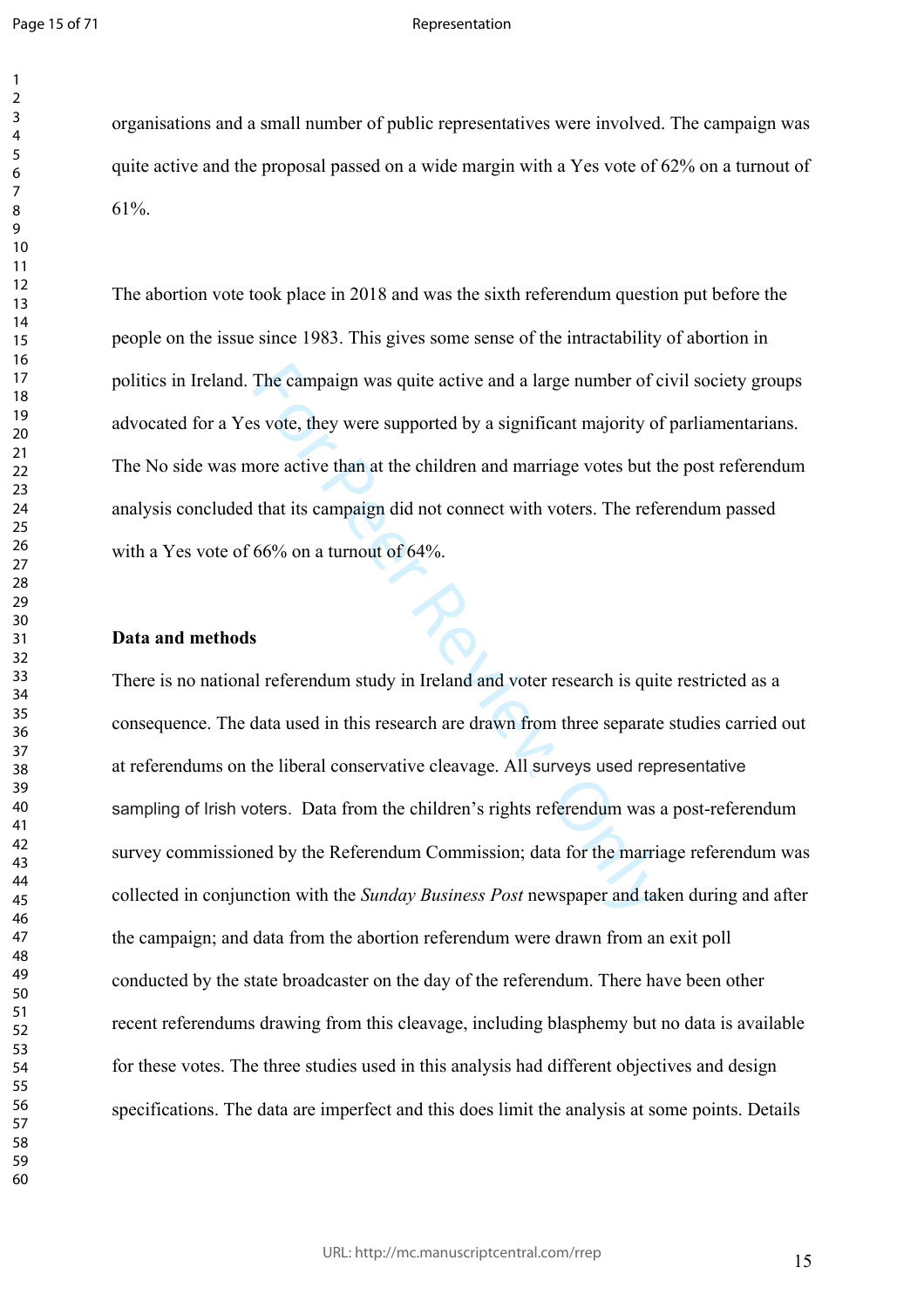on the data collection and on each of the variables for each referendum are included in Appendix A.

We approach hypotheses one to four using a series of cross-sectional models. We generate a dependent variable which correlates values with vote. This is a categorical variable made up of five discreet groups consisting of Aligned Yes, Aligned No, Unaligned Yes and Unaligned No, and mid-point voters 2 . For example, in the abortion and marriage surveys the variable is derived from the combination of vote choice and a values question which was 'Abortion should be freely available – there should be a total ban on abortion' (11 point scale from 0- 10). The abortion question is a very reliable estimator for values on the liberal conservative cleavage in Irish politics (Marsh, Farrell and Reidy, 2018) and is used for the marriage referendum analysis due to the absence of a marriage values question.

voters<sup>2</sup>. For example, in the abortion and marriage surv<br>ombination of vote choice and a values question which<br>ailable – there should be a total ban on abortion' (11 p<br>question is a very reliable estimator for values on t In the children's rights referendum we used the question: 'How did you vote in the referendum on Children?....Why did you vote no?' Thus the values variable can only be derived from the question asked of No voters, due to limitations in the study design. Respondents were only asked 'Why did you vote No?' and not 'Why did you Vote Yes'. We deploy a multinomial logistic regression as our dependent variable is categorical and not ordinal. The base category is Aligned Yes voters, the category with the largest number of respondents. We also utilise a relative risk ratio, commonly interpreted as an odds ratios. It demonstrates the constant effect of a predictor X, on the likelihood that one outcome will occur.

<sup>&</sup>lt;sup>2</sup> Mid-point voters are those who are 5 on an 11-point scale, its not possible to classify these voters as aligned or unaligned and so they are not included in the discussion.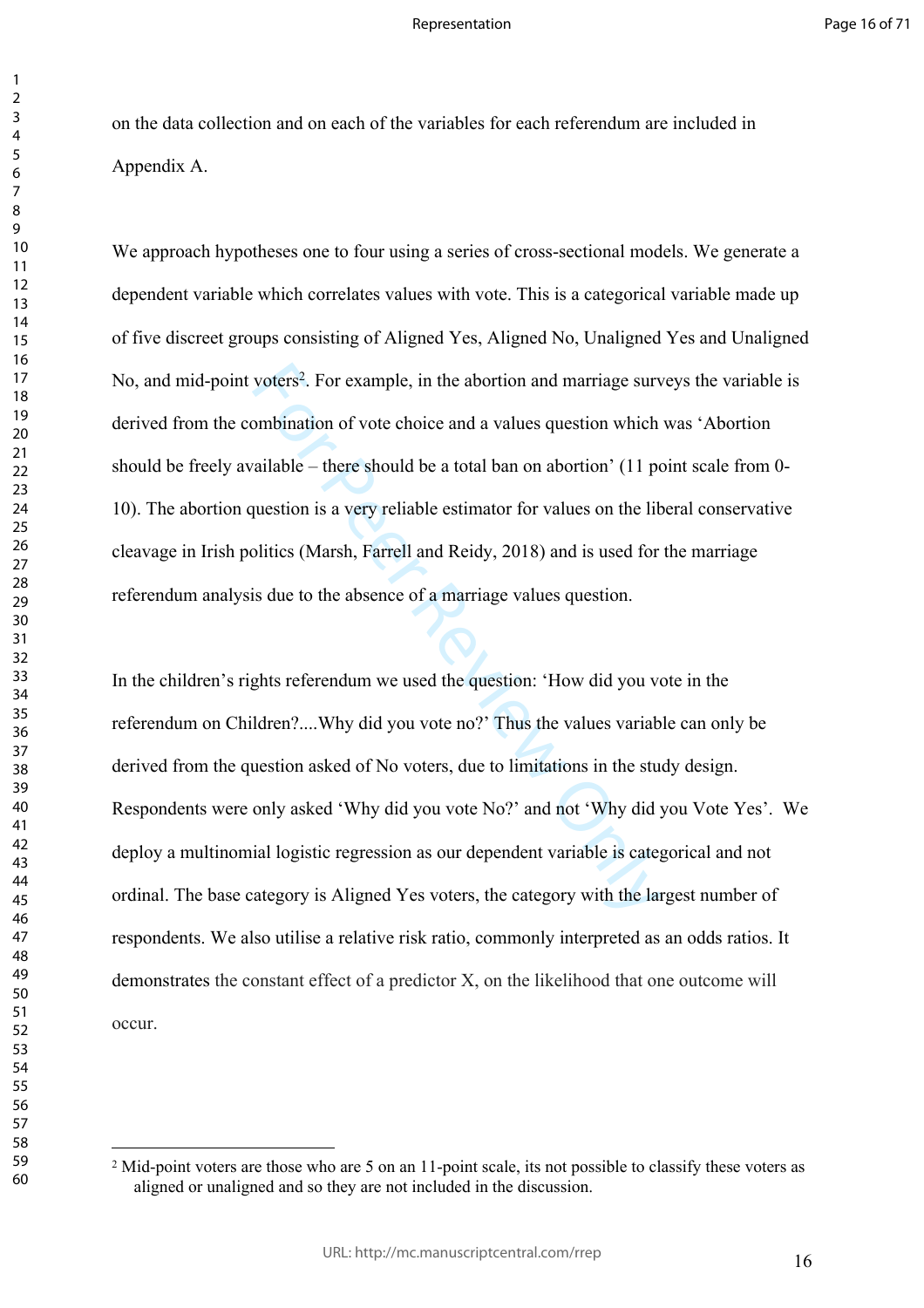$\mathbf{1}$  $\overline{2}$ 

#### Representation

### **Results: Deliberation and Referendum Voting**

We first look at the proportion of those who are Aligned Yes or No voters in each of the three referendums; this is our dependent variable in all subsequent models. In the children's rights referendum, we find that 51% were Aligned No voters, those who reported voting No because they did not agree with, or were opposed to the amendment. The remaining No voters included 21% who did not understand the amendment and 27% who gave a variety of second order reasons. In the marriage equality survey, we find that 55% of No voters cast ballots that were aligned with their values, this is a small increase from the 51% of Aligned No voters in the children's rights referendum. However, the number of Aligned Yes voters was significantly higher at 80% in the marriage referendum.

ns. In the marriage equality survey, we find that 55% of igned with their values, this is a small increase from the ildren's rights referendum. However, the number of Aligher at 80% in the marriage referendum.<br>
was asked i A similar question was asked in the abortion survey. Overall, we found 80% of Yes voters were Aligned Yes, while 76% of No voters were Aligned. This is a 20 - point jump from the proportion of Aligned No voters in the marriage equality referendum. These figures provide support for the argument posited in hypothesis one that the integration of a deliberative phase into the referendum process potentially enhanced the quality of voter decision making by increasing the alignment of voter values with their vote choice. It could be that each referendum was simply more salient than the last or indeed that voter knowledge in these moral issues was cumulative but we argue that an increase in values aligning with vote from around half of all voters to around 80% may be suggestive of a systemic impact of the deliberative procedures adopted in advance of the referendums on marriage rights and abortion.

Turning next to understanding (subjective knowledge) of the referendum issue, we use a five point Likert scale with categories 'did not understand' to 'understood very well'. The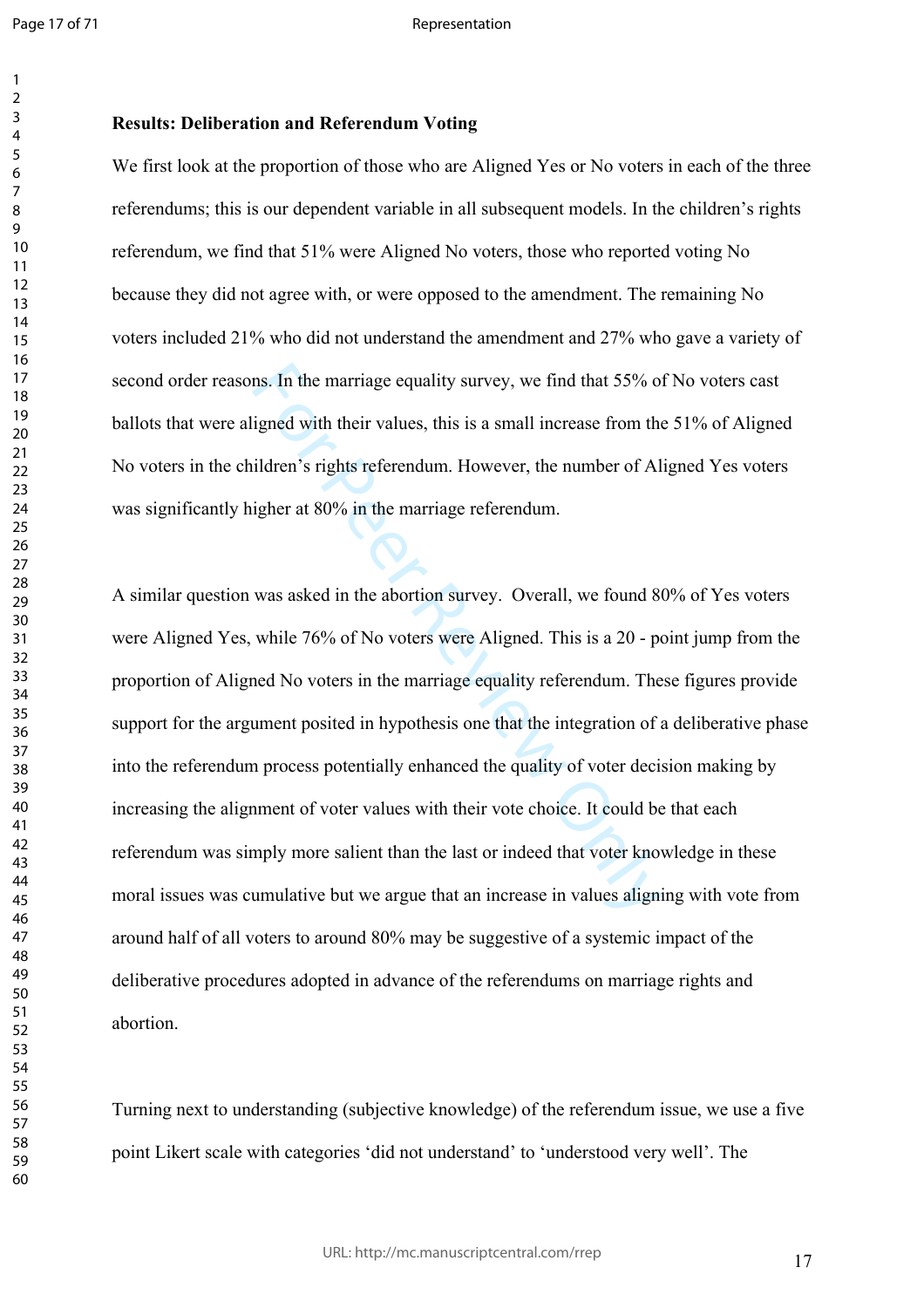dependent variable is binary in this analysis with just No voters (due to data limitations). Examining Table 1 we can see that subjective understanding matters for voting at the children's rights referendum, at least for No voters and essentially as subjective understanding increases, the odds of each voter casting a ballot which aligns with their values increases notably. Specifically, every point increase in understanding increases the chances of having an aligned vote-values position by 2.16.

### INSERT TABLE 1 ABOUT HERE

ABOUT HERE<br>
endum data does not have a subjective knowledge, or u<br>
n next to the abortion referendum (results presented in<br>
v was an exit poll carried out in three sub-samples. The<br>
are included in wave three where the sub The marriage referendum data does not have a subjective knowledge, or understanding, question, so we turn next to the abortion referendum (results presented in Table 1). As noted, the abortion survey was an exit poll carried out in three sub-samples. The variables of interest for hypothesis two are included in wave three where the subjective knowledge question (understanding) is based on a 10 point scale asking the question 'how well do you feel you understood the issues'. Values and vote were included in each wave. Aligned Yes voters are significantly more likely to have higher levels of subjective understanding. Overall, for each one point drop in understanding, the odds of not being an aligned Yes voter increases, with for example each one point drop in understanding increasing the odds by 0.76 that a voter is Aligned No<sup>3</sup>. It appears that Aligned No Voters have lower levels of subjective understanding with values driving their vote choice. Thus hypothesis two can be partially accepted for Aligned Yes voters.

Turning next to hypothesis three and objective knowledge of the substantive issue, we consider data from the marriage and abortion referendums. There was no objective

 $\mathbf{1}$  $\overline{2}$  $\overline{3}$  $\overline{4}$  $\overline{7}$ 

<sup>&</sup>lt;sup>3</sup> The corresponding figures for unaligned yes and no being 0.74 and 0.76 respectively.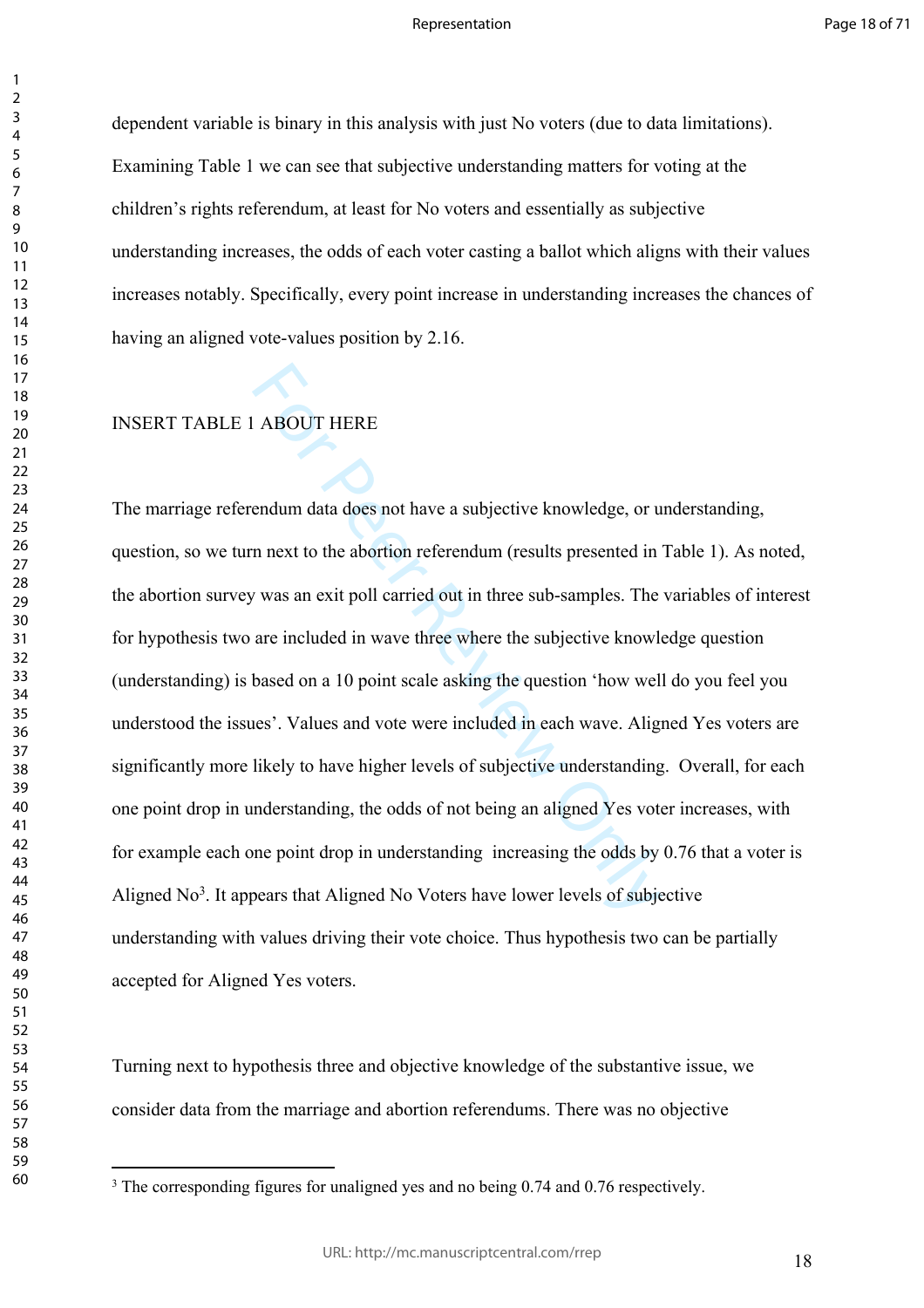$\mathbf{1}$  $\overline{2}$ 

#### Representation

rtion. Looking at Table 1, we see that higher objective l<br>correlation of values and vote at the marriage referendure<br>decreases, the odds of being in the Aligned No voter<br>pr levels of objective knowledge leads to greater al knowledge question asked in the children's rights study. For the marriage referendum, we have a series of four objective knowledge questions on the substantive issue and on average some 70% of respondents answered correctly. In the abortion referendum we had two questions and 73% of respondents gave the correct answer. Counting the number of correct answers for each respondent, and treating 'don't know' as an incorrect answer, we obtain a five point scale of (objective) knowledge of the referendum issue in marriage and a three point scale for abortion. Looking at Table 1, we see that higher objective knowledge leads to an increase in the correlation of values and vote at the marriage referendum for Yes voters. As voter knowledge decreases, the odds of being in the Aligned No voter category increases by 0.4 4 . Thus higher levels of objective knowledge leads to greater alignment between voter values and vote choice for Yes voters: Correct voting increases with greater objective knowledge for Yes voters. In terms of demographics, age is significant for most categories. In other words being in an older age category raises the odds of vote and value being misaligned.

For the abortion referendum, the objective knowledge data is included in wave three of the exit poll. The objective knowledge variable is based on two questions: 'If a majority of voters vote 'yes' in this referendum, the Oireachtas will still be able to implement strict restrictions on abortions in Ireland' (59% correct); The current government is a coalition between Fine Gael and the Labour Party (57% correct). Looking at objective knowledge in Table 1, the general pattern is similar to that identified in the previous analysis for subjective understanding at the abortion referendum. The odds of being in a category other than Aligned Yes significantly increase for each point drop in objective knowledge. The impact of getting

<sup>&</sup>lt;sup>4</sup> The corresponding figures for the Unaligned Yes category being 0.7 and Unaligned No 0.13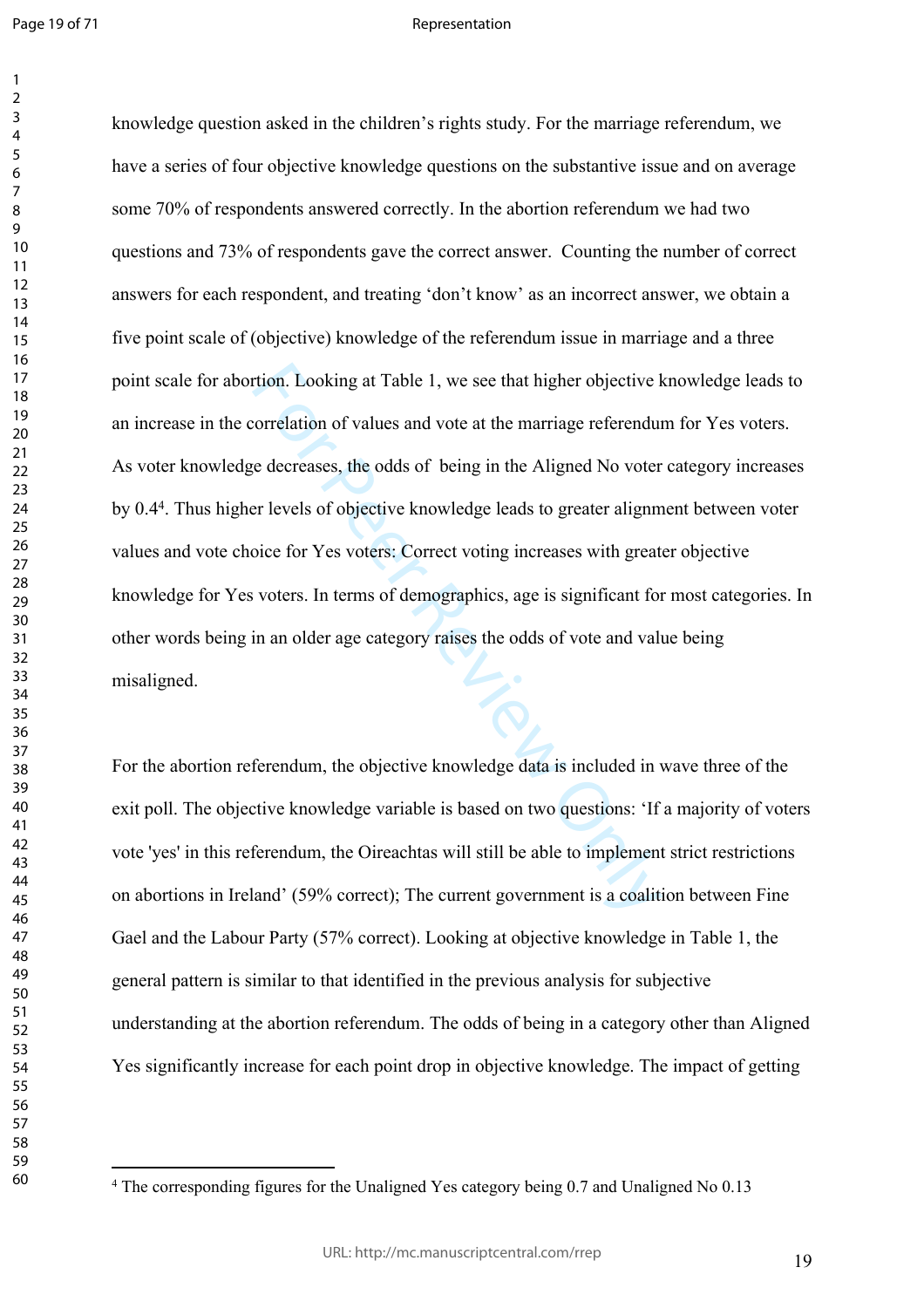one question incorrect increases the odds of being Unaligned or Aligned No by 0.7 5 . Thus, the impact of the objective knowledge variables is similar in both referendums with Aligned Yes voters having higher levels of objective knowledge than other categories of voters including Aligned No voters. This delivers partial support for our argument and backing for the proposition outlined in hypothesis three but only for Aligned Yes voters.

 $\mathbf{1}$  $\overline{2}$  $\overline{3}$  $\overline{4}$  $\overline{7}$ 

best is four and the argument that greater objective knowle<br>phase in the referendum process, leads to greater align<br>pice. We have data for the mini-publics at the marriage<br>e was no deliberation phase at the children's righ Turning to hypothesis four and the argument that greater objective knowledge among voters of the deliberative phase in the referendum process, leads to greater alignment between their values and vote choice. We have data for the mini-publics at the marriage and abortion referendums. There was no deliberation phase at the children's rights referendum. For the marriage referendum, taking 'don't know' as a lack of knowledge, this leads to a 5-point scale from zero to four indicating the level of awareness of the Constitutional Convention. In our sample, 54% score up to two correct answers, a further 34% had three items correct, and the remaining 12% were fully aware of the Convention. Questions on objective knowledge of the deliberative phase at the abortion referendum were included in wave one of the exit poll, where 66 % were aware of the mini-public. Again we used these to construct a deliberation index. In all cases the less knowledge any voters had of the deliberative process, the odds increase that they are in a category other than Aligned Yes (the z value is negative in all cases). Thus returning to Table 1, we can see that while knowledge of the deliberative process matters it is not significant in the marriage referendum. But in the abortion referendum there is a significant effect with those less knowledgeable about deliberation being more likely to be Aligned No voters (0.6). However, Unaligned Yes Voters (0.7) are more likely to have greater knowledge of deliberation. This suggests that conservative voters

<sup>&</sup>lt;sup>5</sup> In terms of demographics, being male increases the odds of being either an Unaligned No voter (0.4) or an Aligned one (0.6). Increasing in age by one category, generally 10 years, also increases the odds of not being in the Aligned Yes camp, with significant results amongst all voter categories.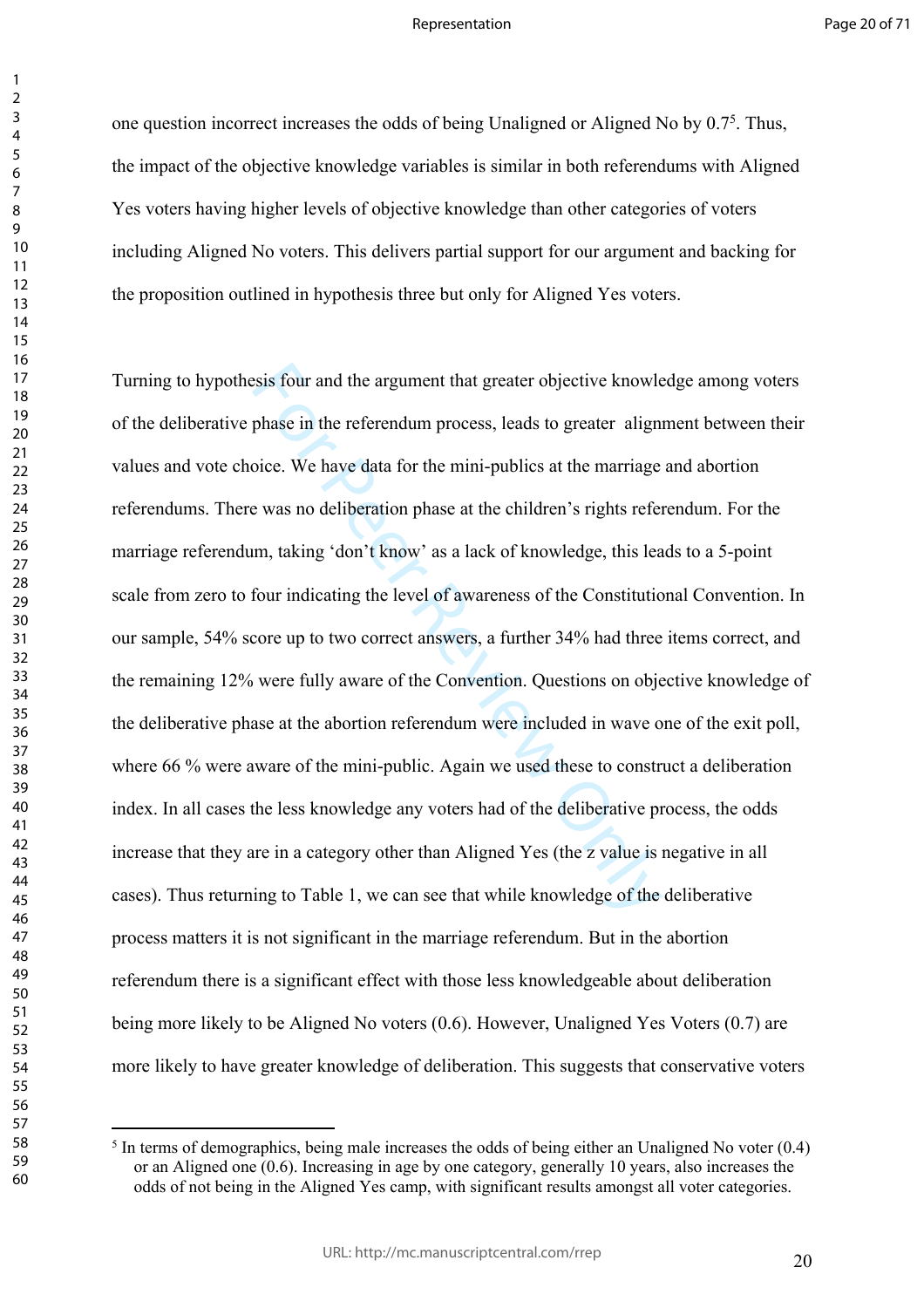$\mathbf{1}$  $\overline{2}$  $\overline{3}$  $\overline{4}$ 

#### Representation

were more likely to vote Yes in opposition to their values if they were aware of the minipublic deliberations, an important finding of the research.

### INSERT TABLE 2 ABOUT HERE

exercise abortion data, the variables forming the deliberation in ustions from the understanding and objective knowled<br>that the understanding and objective knowled<br>that the understanding and display the parameter of a spec Thus it appears that objective knowledge of the deliberative process may well matter. Unfortunately in the abortion data, the variables forming the deliberation index were part of a separate wave of questions from the understanding and objective knowledge questions and thus the models are not exactly comparable. Nonetheless, we argue they give a good overall indication of direction of travel and we can see that awareness of a specific deliberative minipublic increases correct voting in both the marriage and the abortion referendums thereby allowing us to tentatively accept hypothesis four.

As the analysis of the four hypotheses is spread across three datasets, we provide a summary of the results in Table 2.

### **Conclusion: Deliberation meets decision**

The analysis has demonstrated that knowledge and understanding of a referendum issue matters in shaping referendum outcomes. Critically, it has shown that these factors provide the vital underpinning infrastructure for correct voting at referendums. As voter objective knowledge and understanding of the substantive issue increases, so does the propensity for voters to cast a ballot which is consistent with their fundamental values. Therefore, in line with Nai (2015) and Milic (2012: 2015) we conclude that correct voting is significant at referendums.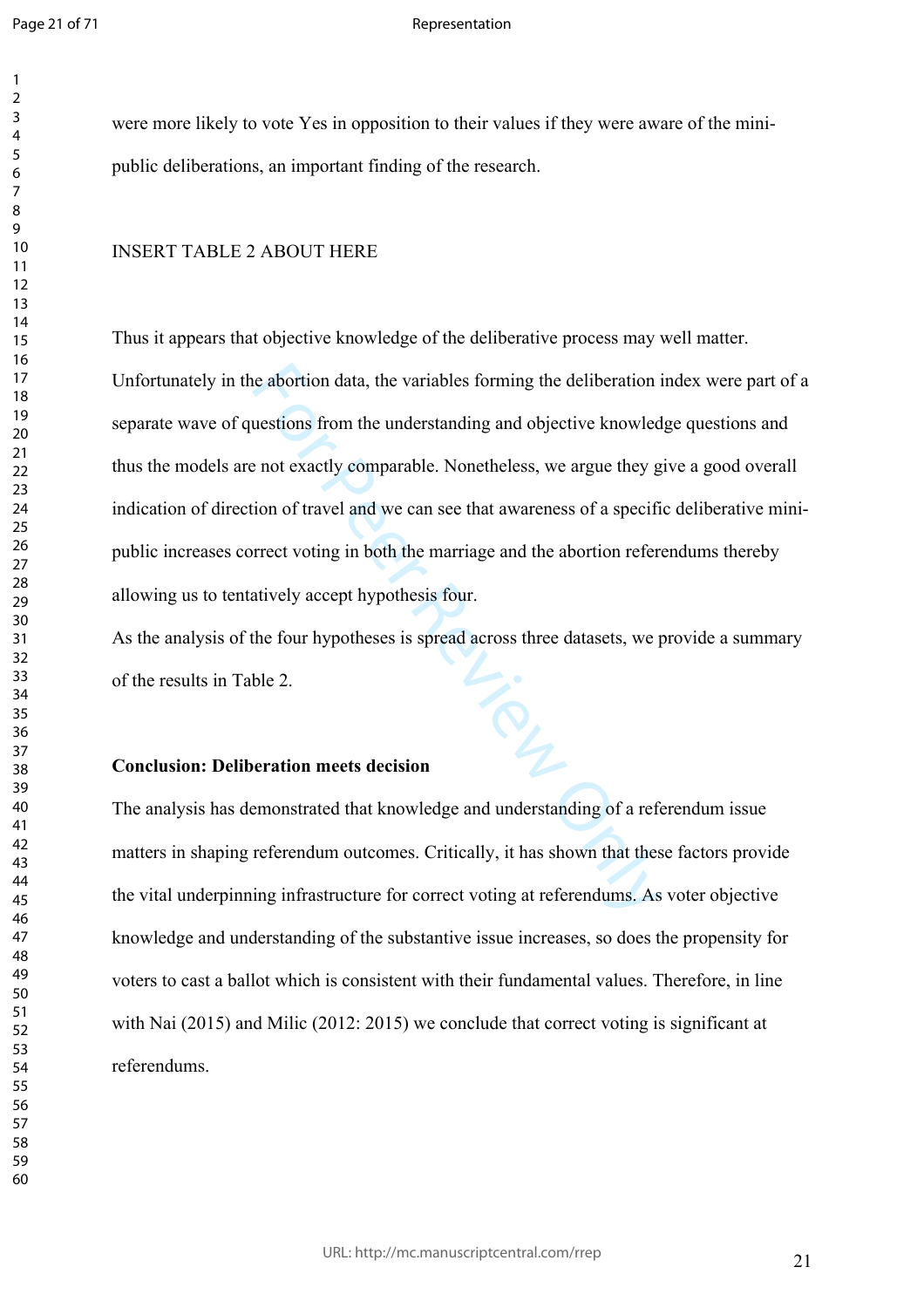$\mathbf{1}$ 

And the Constitutional Convention at the marriage refer<br>v at the abortion referendum also mattered by enhancing<br>a to the literature on deliberative values and vote align<br>is al 2016a; Gastil et al., 2018) we can see that th Furthermore, this paper has sought to bridge some specific research strands of deliberative democracy and direct democracy. The analysis has shown that integrating a deliberative democratic structure into a mandatory referendum process can enhance referendum outcomes in the form of delivering correct voting. It has also shown that this effect may increase as the approach becomes more embedded and voters acquire greater knowledge of the deliberative phase. Our core finding is that there are high levels of correct voting at referendums on moral and social issues. And the Constitutional Convention at the marriage referendum and the Citizens' Assembly at the abortion referendum also mattered by enhancing the quality of vote choice. Contributing to the literature on deliberative values and vote alignment (see for example Gastil et al 2016a; Gastil et al., 2018) we can see that they delivered greater levels of knowledge and understanding of the key issues being decided and more voters were able to cast ballots which were fundamentally in line with their core values. However, we also found that some voters, particularly No voters, cast ballots out of sync with their values, likely when they focussed on the complexity involved in policy choice. From a normative standpoint, the results are encouraging.

The analysis conducted in the models was significantly compromised by data availability. This limitation must be acknowledged. It was not possible to conduct a complete analysis for each of the hypotheses because some variables were not present across the three referendums and in some cases where variables were present, they were in different waves of the surveys. This means that more robust analysis is needed and the findings presented here carry a cautionary note.

We have only measured the extent to which awareness of these mini-publics bleeds over into the wider public sphere leading to greater levels of knowledge and understanding among the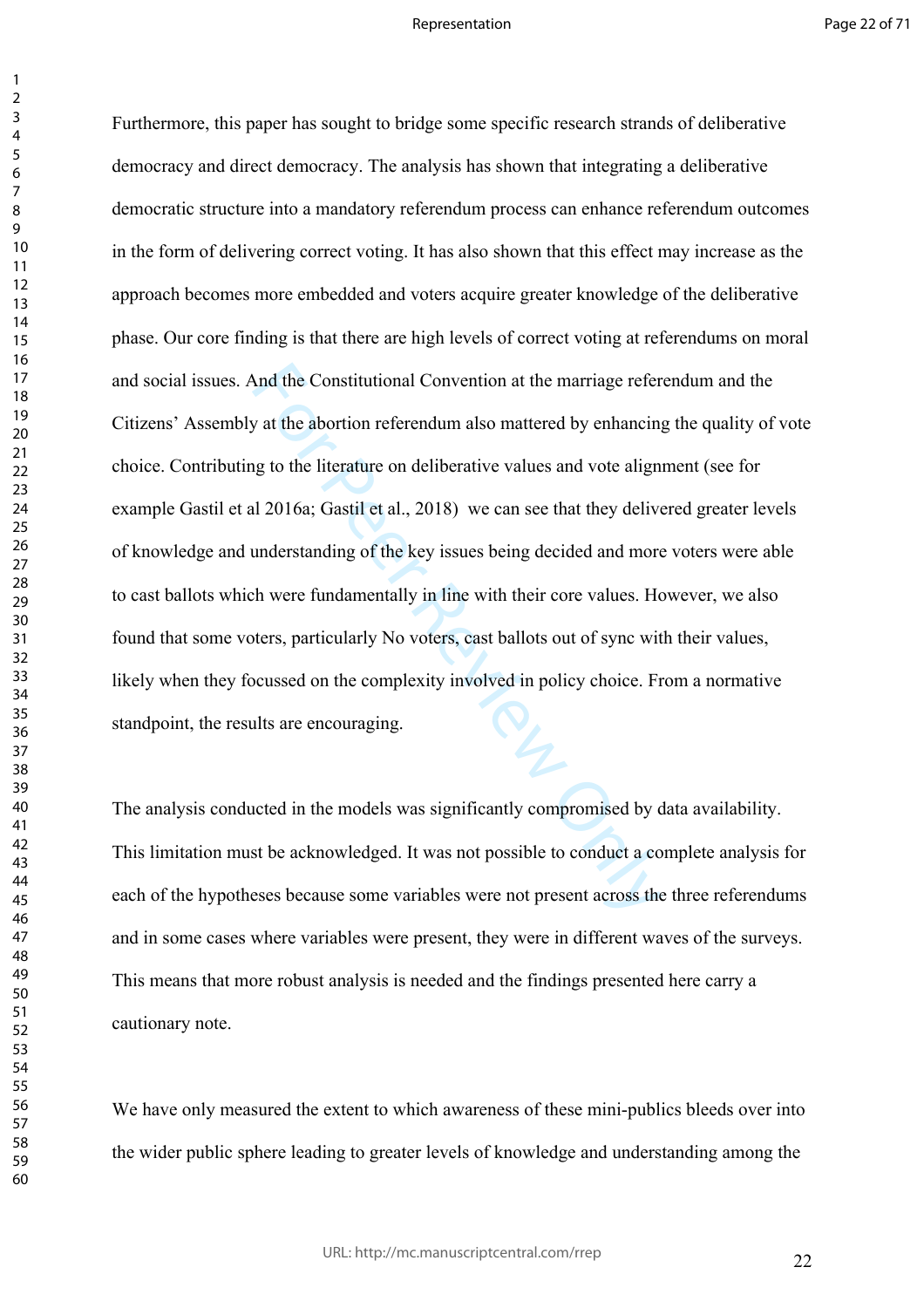$\mathbf{1}$  $\overline{2}$ 

#### Representation

general citizenry not only about the deliberative process itself but also the substantive issue. However, this needs to be the subject of future research and will require dynamic panel models to track the formation of opinion over the full period of the referendum process. Our contribution stems from bridging the research strands of a form of deliberative democracy and a form of direct democracy and the initial results suggest that this is a fruitful endeavour. Further research, examining the deliberative phases and interactions not only of the assemblies, but of the parliament and of the media will shed further light on this question.

the parliament and of the media will shed further light c<br>
t on the Irish experience of referendums. The results of<br>
democracy does not always have to be divisive or deliv<br>
tricts rights. The cases presented here demonstra Finally, a comment on the Irish experience of referendums. The results of recent votes suggest that direct democracy does not always have to be divisive or deliver a tyranny of the majority which restricts rights. The cases presented here demonstrate that referendums can be structured to provide adequate information for voters, to allow time for deliberation and reflection and can deliver outcomes which are expansive, liberal and progressive.

### **References**

- Altman, D. (2011). *Direct Democracy Worldwide*. Cambridge, UK. Cambridge University Press.
- Bächtiger, A., Dryzek, J., Mansbridge, J., & Warren, M (Eds) (2018). *The Oxford Handbook of Deliberative Democracy*. Oxford. Oxford University Press.
- Bowler, S., & Donovan, T. (2002). Do voters have a cue? Television advertisements as a source of information in citizen–initiated referendum campaigns. *European Journal of Political Research*, *41*(6): 777-793.
- Bowler, S. & Donovan, T. (2000). *Demanding choices: Opinion, voting, and direct democracy*. University of Michigan Press.
- Broder, D. S. (2000). *Democracy derailed: Initiative campaigns and the power of money*. Houghton Mifflin.
- Chambers, S. (2009). Rhetoric and the public sphere: Has deliberative democracy abandoned mass democracy? *Political Theory*, 37(3): 323-350.
- Cohen, J. (1989). Deliberation and democratic legitimacy. *In* Matravers, D & Pike, J. (Eds) *Debates in Contemporary Political Philosophy: An Anthology*. (pp 67-92).
- Curato, N. & Böker, M. (2016). Linking mini-publics to the deliberative system: a research agenda, *Policy Sciences*, 49(2): 173-190.
- Dahl, R. A. (1992). The problem of civic competence. *Journal of Democracy*, 3 (4): 45-59.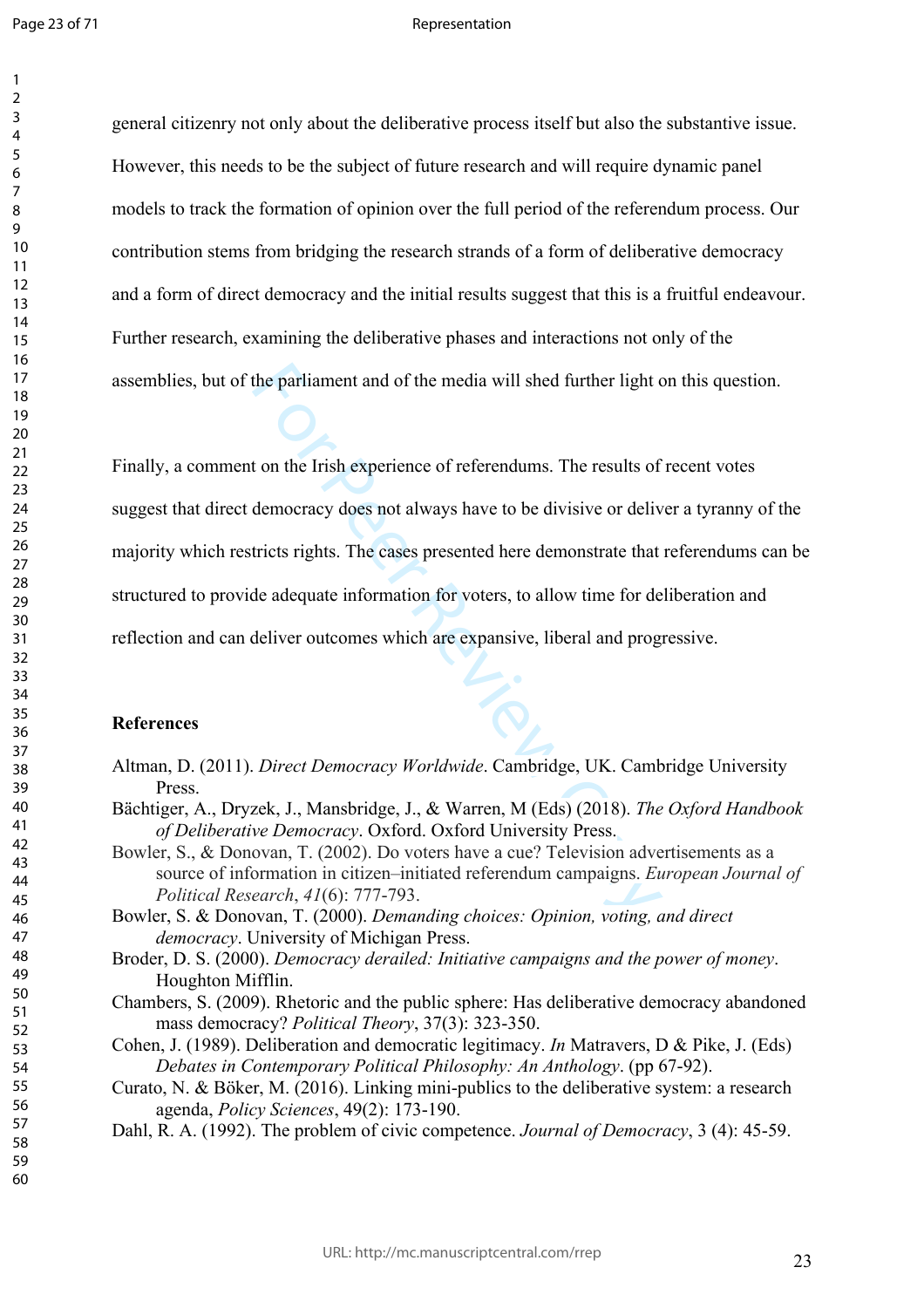- Elkink, J. A., Farrell, D. M., Marien, S., Reidy, T., & Suiter, J. (2019). *The Death of Conservative Ireland? The 2018 Abortion Referendum* UCD Geary Institute For Public Policy Discussion Paper Series (No. 201911).
- Elkink, J. Farrell, D.M., Reidy, T., & Suiter, J. (2017). Understanding the 2015 marriage referendum in Ireland: context, campaign, and conservative Ireland. *Irish Political Studies* 32 (3): 361-381.
- Elkink, J., & Sinnott R. (2015). Political knowledge and campaign effects in the 2008 Irish referendum on the Lisbon Treaty. *Electoral Studies* 38: 217-225.
- Elstub, S., Ercan, S., & Mendonça, R.. (2016). Editorial introduction: The fourth generation of deliberative democracy. *Critical Policy Studies*, 10 (26) 139-151
- El-Wakil, A. (2017). The Deliberative Potential of Facultative Referendums: Procedure and Substance in Direct Democracy. *Democratic Theory*, 4(1): 59-78.
- Field, L. (2018). The abortion referendum of 2018 and a timeline of abortion politics in Ireland to date. *Irish Political Studies,* 33(4) : 608-628.
- Gastil, J., Knobloch, K., Kahan, D., And Braman, D. (2016a). Participatory policymaking across cultural cognitive divides: Two tests of cultural biasing in public forum design and deliberation. *Public Administration,* 94: 970-987.
- Gastil, J., Rosenzweig, E., Knobloch, K., And Brinker, D. (2016b). Does the public want mini-publics? Voter responses to the Citizens' Initiative Review. *Communication and the Public*, 1, 174-192.
- Gastil John & Richards, R. (2013). Making direct democracy deliberative through random assemblies. *Politics & Society*, 41(2), 253-281.
- Gastil, J., Reedy, J., And Wells, C. (2007). *When good voters make bad policies: Assessing and improving the deliberative quality of initiative elections*. U. Colo. L. Rev., 78, 1435.
- Gerber, E. R., Lupia, A., McCubbins. M.D. & Kiewiet, R., (2001). *Stealing the initiative: How state government responds to direct democracy*. Prentice Hall.
- Goodin, R. E., & Dryzek, J.. (2006). Deliberative impacts: the macro-political uptake of mini-publics. *Politics & Society*, 34(2): 219-244.
- Goodin, R. E. (2005). Sequencing deliberative moments. *Acta Politica*, 40(2), 182-196.
- Exercision of 2018 and a timeline of about<br>the abortion referendum of 2018 and a timeline of abort<br>te. *Irish Political Studies*, 33(4) : 608-628.<br>A, K., Kahan, D., And Braman, D. (2016a). Participator<br>al cognitive divide Hobolt, S. (2007). Taking cues on Europe? Voter competence and party endorsements in referendums on European integration. *European Journal of Political Research* 46(2): 151-182.
- Hobolt, S. (2005). When Europe matters: The impact of political information on voting behaviour in EU referendums. *Journal of Elections, Public opinion & Parties* 15 (1): 85-109.
- Ingelhart, R. (2003). *Human Values and Social Change*. USA: University of Michigan Press.
- Ingham, S., & Levin, I. (2018). Can Deliberative Minipublics Influence Public Opinion? Theory and Experimental Evidence. *Political Research Quarterly*, 71(3) 654-667
- Knobloch, K. R., Barthel, M., & Gastil, J. (2019). Emanating effects: The impact of the Oregon Citizens' Initiative Review on voters' political efficacy. *Political Studies*. Published Online<https://journals.sagepub.com/doi/abs/10.1177/0032321719852254>
- Lau, R. R., Andersen, D. J., & Redlawsk, D. P. (2008). An exploration of correct voting in recent US presidential elections. *American Journal of Political Science*, *52*(2): 395- 411.
- Lau, Richard .R. And Redlawsk, David P., (1997). Voting correctly. *American Political Science Review*, 91(3): 585-598.
- Leduc, L. (2015). Referendums and deliberative democracy, *Electoral Studies,* 38: 139-148.

123456789

 $\mathbf{1}$  $\overline{2}$  $\overline{3}$  $\overline{4}$ 5 6  $\overline{7}$ 8 9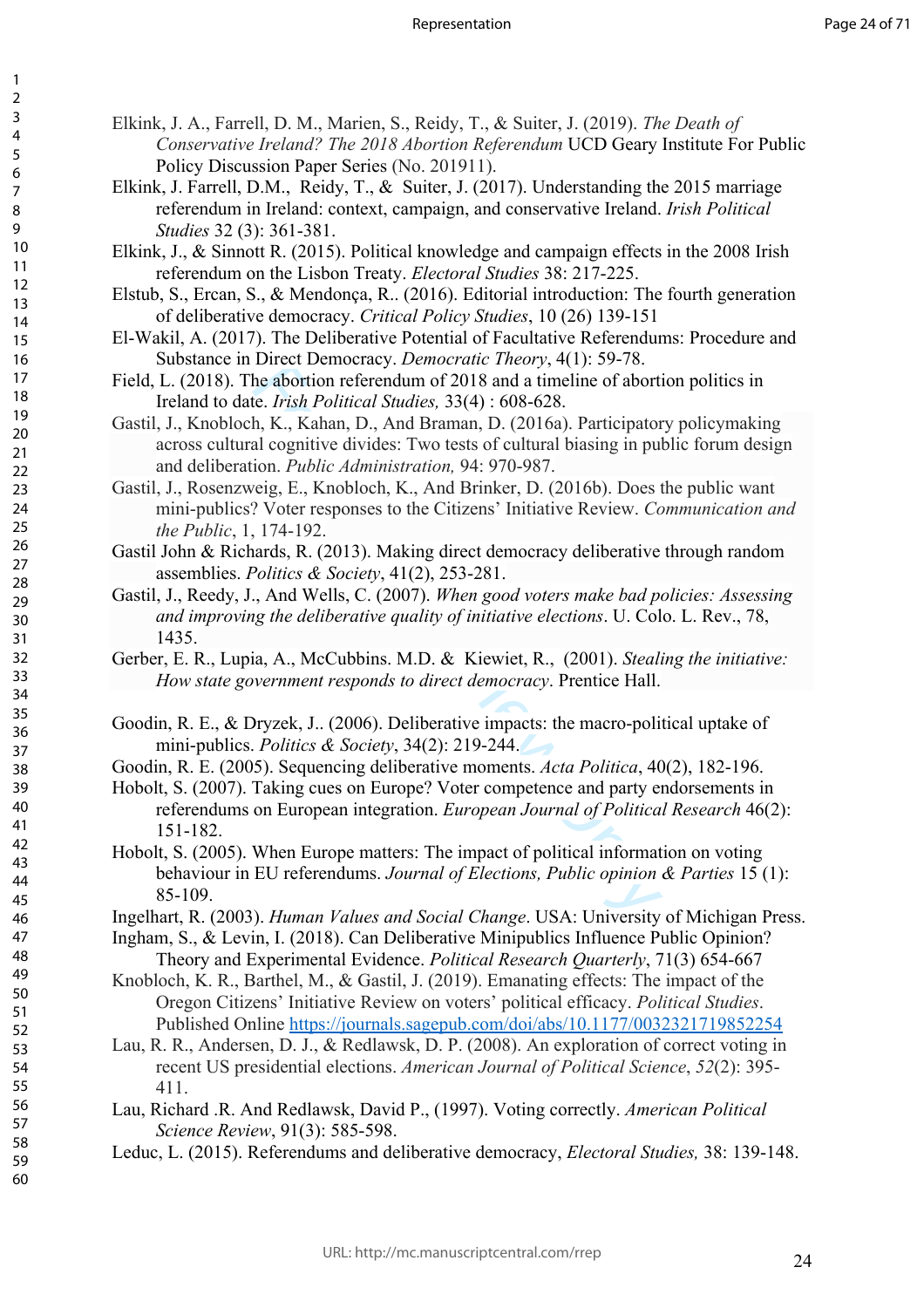| 1                            |  |
|------------------------------|--|
| 2                            |  |
| 3                            |  |
| 4                            |  |
| 5                            |  |
|                              |  |
| 6                            |  |
|                              |  |
| 8                            |  |
| 9                            |  |
| 10                           |  |
| $\mathbf{1}$<br>1            |  |
|                              |  |
| 1<br>$\overline{c}$          |  |
| 13                           |  |
| 4<br>1                       |  |
| 15                           |  |
| 16                           |  |
| 1                            |  |
| 1<br>8                       |  |
|                              |  |
| 19                           |  |
| 20                           |  |
| $\overline{21}$              |  |
| $\overline{2}$<br>2          |  |
| 23                           |  |
| $\frac{24}{5}$               |  |
| 25                           |  |
|                              |  |
| 26                           |  |
| $\overline{2}$               |  |
| 28                           |  |
| 29                           |  |
| 30                           |  |
| $\overline{31}$              |  |
|                              |  |
| 3<br>2                       |  |
| $\overline{\mathbf{3}}$<br>3 |  |
| 34                           |  |
| 35                           |  |
| 36                           |  |
| 37                           |  |
|                              |  |
| 38                           |  |
| 39                           |  |
| 40                           |  |
| 41                           |  |
| 42                           |  |
| 43                           |  |
| 44                           |  |
|                              |  |
| 45                           |  |
| 46                           |  |
| 47                           |  |
| 48                           |  |
| 49                           |  |
| 50                           |  |
|                              |  |
| 51                           |  |
| 52<br>,                      |  |
| 53                           |  |
| 54                           |  |
| 55                           |  |
|                              |  |
| 56                           |  |
| 57                           |  |
| 58                           |  |
| 59<br>€                      |  |

60

Leduc, L. (2002). Opinion change and voting behaviour in referendums. *European Journal of Political Research*, *41*(6): 711-732.

- Lupia, A. & Matsusaka, J. (2004). Direct democracy: new approaches to old questions. *Annual Reiew. Political Sci*ence, 7: 463-482.
- Lupia, A. & McCubbins, M. (1998). *The democratic dilemma: Can citizens learn what they need to know*?. Cambridge University Press.
- Lupia A. (1994). Shortcuts Versus Encyclopaedias: Information and Voting Behavior in California Insurance Reform Elections, *American Political Science Review,* 88: 63–76.
- Lutz, Georg. 2007. Low turnout in direct democracy. *Electoral Studies* 26(3): 624-632.
- Már, K., And Gastil, J. (2019). Tracing the boundaries of motivated reasoning: How deliberative minipublics can improve voter knowledge. *Political Psychology*. Published Online <https://onlinelibrary.wiley.com/doi/full/10.1111/pops.12591>
- McGing, C. (2014). The Children's Referendum 2012. *Irish Political Studies*, 29(3):471-479.
- Milic, T., (2015). For They Knew What They Did–What Swiss Voters Did (Not) Know About The Mass Immigration Initiative. *Swiss Political Science Review*, 21(1):48-62.
- Milic, T. (2012). Correct voting in direct legislation. *Swiss Political Science Review*, 18(4): 399-427.
- Nai, A. (2015). The maze and the mirror: Voting correctly in direct democracy. *Social Science Quarterly*, 96(2):465-486.
- 1. The Children's Referendum 2012. *Irish Political Stud*<br>
For They Knew What They Did-What Swiss Voters Dideas Immigration Initiative. *Swiss Political Science Rev*<br>
orrect voting in direct legislation. *Swiss Political* Niemeyer, S. & Jennstål. J. (2018). Scaling up Deliberative Effects – Applying Lessons of Mini Publics in Bächtiger, A., Dryzek, J. S., Mansbridge, J., and Warren, M. E. (Eds). *The Oxford Handbook of Deliberative Democracy* Oxford University Press. (pp329- 347).
- O'Mahony, Conor. (2016). Falling short of expectations: the 2012 children amendment, from drafting to referendum. *Irish Political Studies,* 31 (2): 252-281.
- Owen, D. & Smith, G. (2015). Deliberation, democracy, and the systemic turn. *Journal of Political Philosophy*, 23 (2): 213-234.
- Parkinson, J. & Mansbridge, J. (Eds). (2012). *Deliberative systems: deliberative democracy at the large scale*. Cambridge University Press.
- Pateman, C. (2012). Participatory democracy revisited. *Perspectives on Politics* 10 (1): 7-19.
- Pierse, D. R. & Lau, R., (2019). Polarization and correct voting in US presidential elections. *Electoral Studies*, 60: 102048.
- Reidy, T. (2018). Liberal Frontier: Abortion Referendums in Ireland. In Brunn S. & Kehrein R. (Eds) *Handbook of the Changing World Language Map* USA: Springer.
- Reidy, T.& Suiter, J. (2015). Do rules matter? Categorizing the regulation of referendum campaigns. *Electoral Studies* 38 (2): 159-169.
- Reif, K., Schmitt, H., & Norris, P. (1997). Second ‐order elections. *European Journal of Political Research* 31 (1 ‐2): 109-124.
- RTE and Universities Exit Poll (Radio Teilifís Éireann, UCD, UCC, DCU and KU Leuven University). (2018). Abortion Referendum Exit Poll. (access at https://www.rte.ie/news/2018/0525/965899-eighth-amendment/).
- Saward, M. (2001). Making democratic connections: Political equality, deliberation and direct democracy. *Acta Politica*, 36(4): 361-379.
- Schuck, A., & De Vreese, C.. (2015). Public support for referendums in Europe: A crossnational comparison in 21 countries. *Electoral Studies* 38: 149-158.
- Sinnott, R. (1995). Irish Voters Decide. UK: Manchester University Press.
- Smith, G. (2009). *Democratic innovations: Designing institutions for citizen participation*. Cambridge University Press.
- Suiter, J. (2018). Deliberation in Action–Ireland's Abortion Referendum. *Political Insight*, 9(3): 30-32.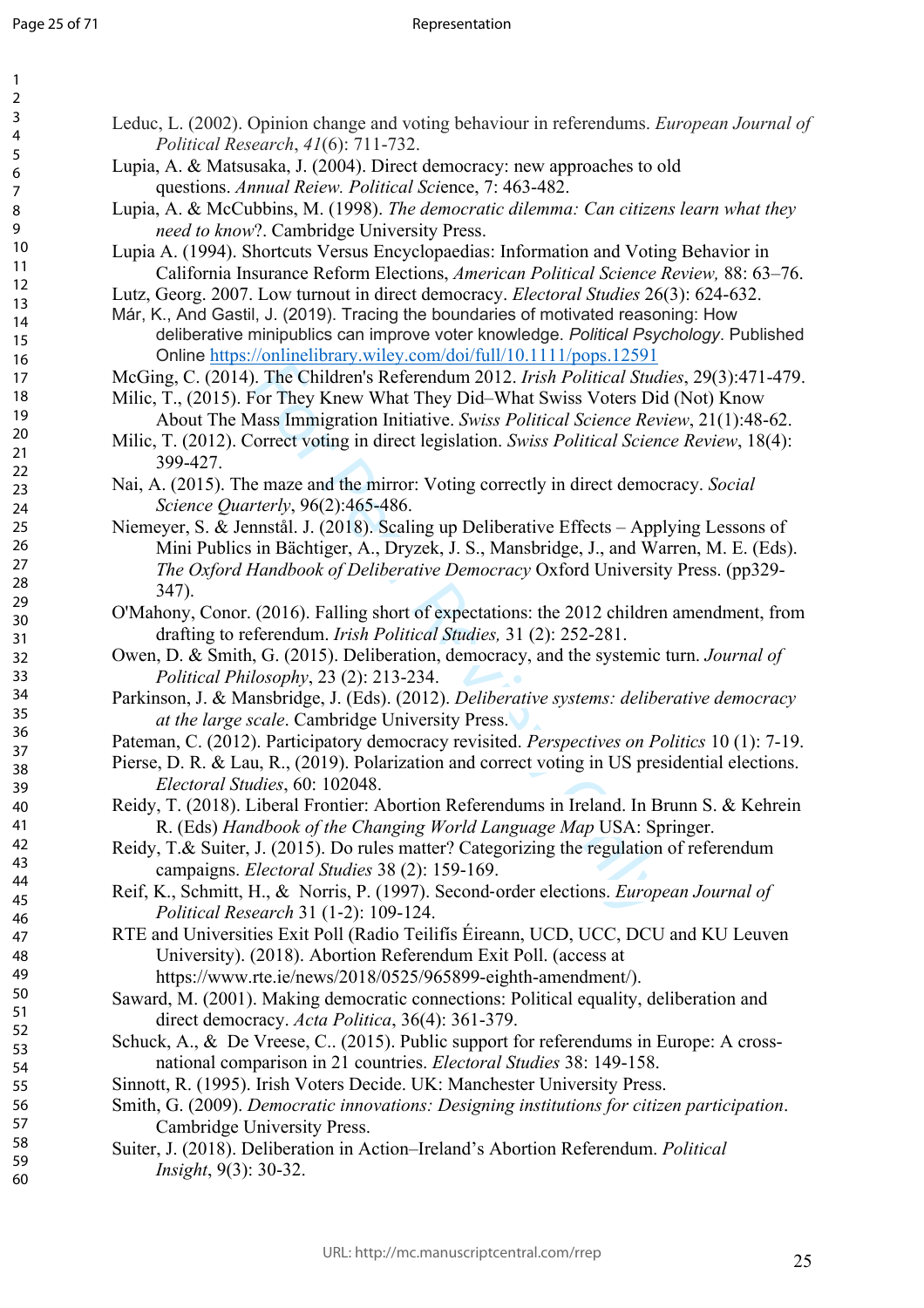Suiter, J. Farrell, D.M. , Harris, C., & O'Malley, E., (2016a). The Irish constitutional convention: a case of 'high legitimacy'. In Reuchamps, M., & Suiter, J., (eds) *Constitutional Deliberative Democracy in Europe*. (pp 33-52).

 $\mathbf{1}$  $\overline{2}$  $\overline{3}$  $\overline{4}$  $\overline{7}$ 

- Suiter, J. Farrell, D.M. , & O'Malley, E., (2016b). When do deliberative citizens change their opinions? Evidence from the Irish Citizens' Assembly. *International Political Science Review*, 37(2): 198-212.
- Suiter, J. & Reidy, T. (2013). It's the Campaign Learning Stupid: An Examination of a Volatile Irish Referendum. *Parliamentary Affairs* 68 (1): 182-202.
- Svensson, P. (2002). Five Danish referendums on the European Community and European Union: A critical assessment of the Franklin thesis. *European Journal of Political Research*, 41(6): 733-750.
- Warren, M. & Gastil. J. (2015). Can deliberative minipublics address the cognitive challenges of democratic citizenship?. *The Journal of Politics*, 77(2): 562-574.
- Warren, M. E., And Pearse, H. (2008). *Designing deliberative democracy: The British Columbia Citizens' Assembl*y (Eds.). Cambridge University Press.

Zaller, John R. (1992). *The nature and origins of mass opinion*. Cambridge University Press.

Per Review Only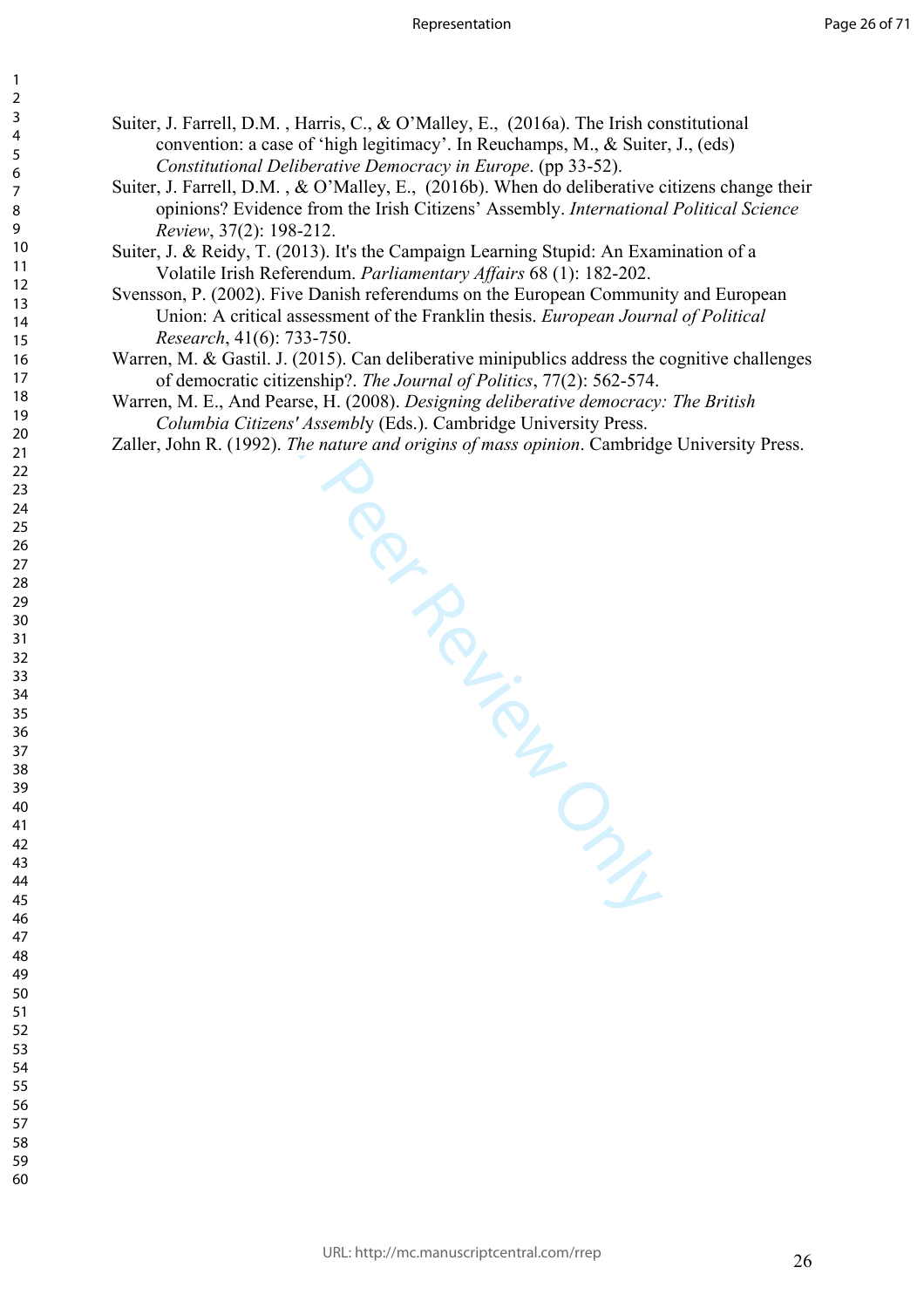$\mathbf{1}$  $\overline{2}$  $\overline{3}$  $\overline{4}$  $\overline{7}$  $\overline{9}$ 

## Figure 1: Pathway to the referendum vote

| Rights               | Elite consultation $\Rightarrow$ Citizens' Assembly $\Rightarrow$ Referendum                                       |
|----------------------|--------------------------------------------------------------------------------------------------------------------|
| Marriage<br>Equality |                                                                                                                    |
| Abortion<br>Rights   | Elite consultation $\Rightarrow$ Citizens' Assembly $\Rightarrow$ Parliamentary $\Rightarrow$ Referendum<br>Review |
|                      |                                                                                                                    |
|                      |                                                                                                                    |
|                      |                                                                                                                    |
|                      | $\frac{1}{L}$                                                                                                      |
|                      |                                                                                                                    |
|                      |                                                                                                                    |
|                      |                                                                                                                    |
|                      |                                                                                                                    |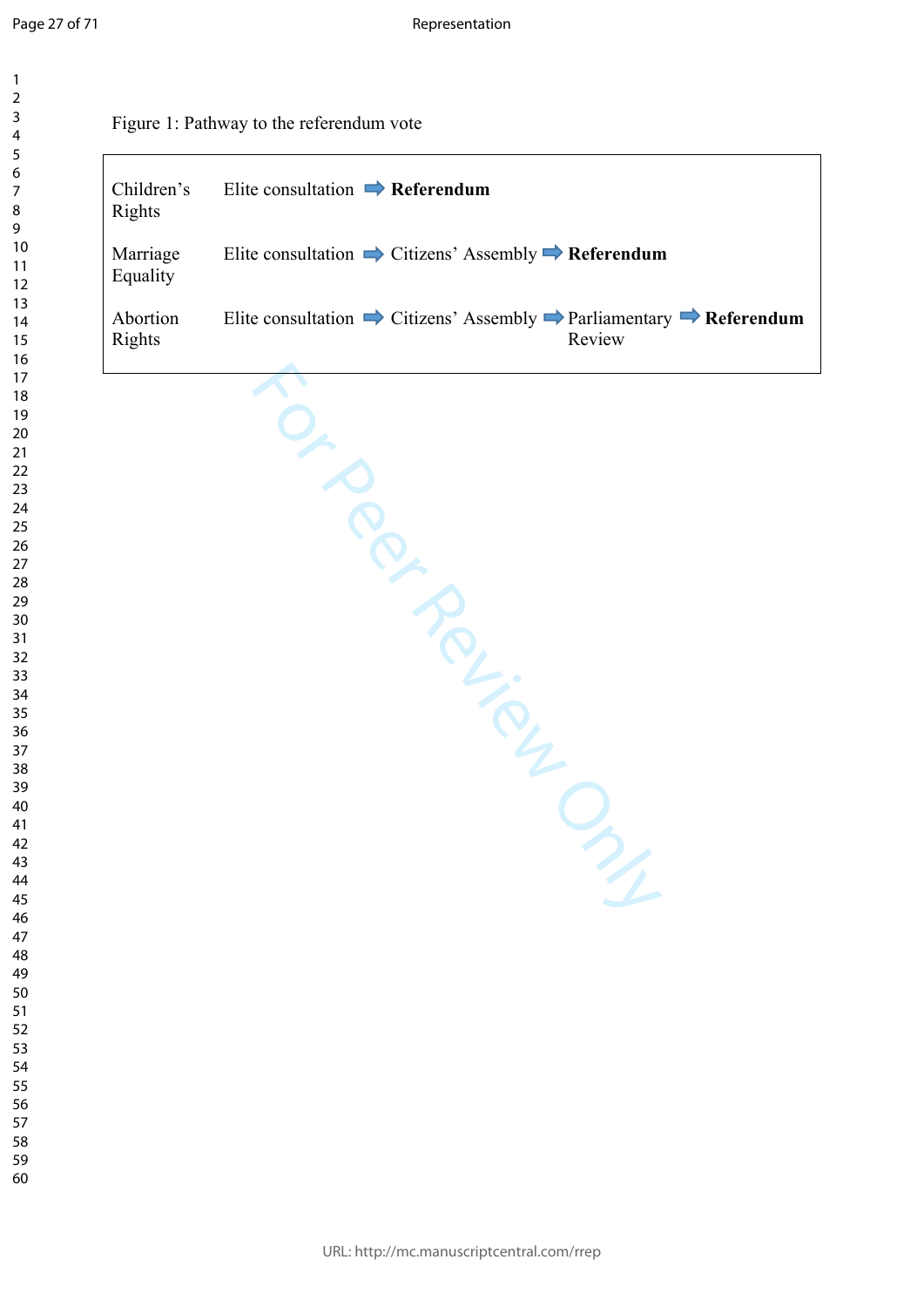|                                          | Table 1: Probability of an Aligned Vote Across All Voters in Three Referendums                                                                                                                                                                                                                                                                                                                                                                                                                                                |                              |                             |                                          |                             |                       |  |
|------------------------------------------|-------------------------------------------------------------------------------------------------------------------------------------------------------------------------------------------------------------------------------------------------------------------------------------------------------------------------------------------------------------------------------------------------------------------------------------------------------------------------------------------------------------------------------|------------------------------|-----------------------------|------------------------------------------|-----------------------------|-----------------------|--|
|                                          |                                                                                                                                                                                                                                                                                                                                                                                                                                                                                                                               | <b>Understanding</b><br>(H2) | Knowledge<br>Issue (H3)     | Knowledge<br><b>Deliberation</b><br>(H4) | <b>Sex</b><br>(female)      | Age                   |  |
| Children's<br>Referendum<br>$(N = 2014)$ | Unaligned<br>No voters                                                                                                                                                                                                                                                                                                                                                                                                                                                                                                        | 2.16<br>(0.22)               |                             |                                          | 1.12<br>(0.26)              | 1.11<br>(.063)        |  |
| <b>Marriage</b><br>Referendum            | Unaligned<br>No                                                                                                                                                                                                                                                                                                                                                                                                                                                                                                               |                              | $-0.133$<br>(.29)           | 1.38<br>(3.19)                           | 1.63<br>(0.6)               | 1.01<br>(.09)         |  |
| (Wave $3$ N=<br>892)                     | Unaligned<br>Yes                                                                                                                                                                                                                                                                                                                                                                                                                                                                                                              |                              | $-0.74$<br>(.09)            | 1.05<br>(1.65)                           | $-0.44$<br>(.05)            | $-0.64$<br>(.07)      |  |
|                                          | Aligned<br><b>No</b><br>Mid Point                                                                                                                                                                                                                                                                                                                                                                                                                                                                                             |                              | $-0.44$<br>(.05)<br>$-0.64$ | $-0.95$<br>(.1)<br>$-0.89$               | $-0.77$<br>(.17)<br>$-0.81$ | 1.36<br>(.07)<br>1.36 |  |
| <b>Abortion</b>                          | Unaligned                                                                                                                                                                                                                                                                                                                                                                                                                                                                                                                     | $-0.668$                     | (.07)<br>$-0.71$            | (.09)<br>$-0.84$                         | (.17)<br>0.39               | (.07)<br>1.31         |  |
| Referendum<br>$(N = 3779)$               | <b>No</b><br>Unaligned                                                                                                                                                                                                                                                                                                                                                                                                                                                                                                        | (.05)<br>$-0.74$             | (0.13)<br>1.04              | (0.16)<br>0.70                           | (0.13)<br>$-0.96$           | (.09)<br>1.16         |  |
|                                          | Yes<br>Aligned                                                                                                                                                                                                                                                                                                                                                                                                                                                                                                                | (0.54)<br>$-0.76$            | (.15)<br>$-0.66$            | (.11)<br>$-0.63$                         | (.27)<br>$-0.66$            | (.08)<br>1.55         |  |
|                                          | No<br>Mid Point                                                                                                                                                                                                                                                                                                                                                                                                                                                                                                               | (.03)<br>$-0.75$             | (.05)<br>$-0.99$            | (.06)<br>$-0.86$                         | (.10)<br>$-0.72$            | (.07)<br>1.25         |  |
|                                          | (.06)<br>(.04)<br>(.99)<br>(.09)<br>(.13)<br>Children's Log Likelihood: -230.995 Prob Chi Square: 0.000 N: 236                                                                                                                                                                                                                                                                                                                                                                                                                |                              |                             |                                          |                             |                       |  |
|                                          | Marriage: Log Likelihood 1185.37 Prob Chi-Square 0.000 N 892<br>Abortion: Log Likelihood 341.54 Prob Chi-Square 0.000 N 1234<br>The Knowledge Deliberation Variable in the Abortion Referendum was asked in a separate wave of t<br>survey. The significance of the control variables did not change and are not reported for this wave<br>Multinomial Logistic Regression. Fully Aligned is the base outcome. The exponentiated coefficient<br>RRR in Stata is reported. *** is significant at .001; ** at 0.01 and * at .05 |                              |                             |                                          |                             |                       |  |
|                                          |                                                                                                                                                                                                                                                                                                                                                                                                                                                                                                                               |                              |                             |                                          |                             |                       |  |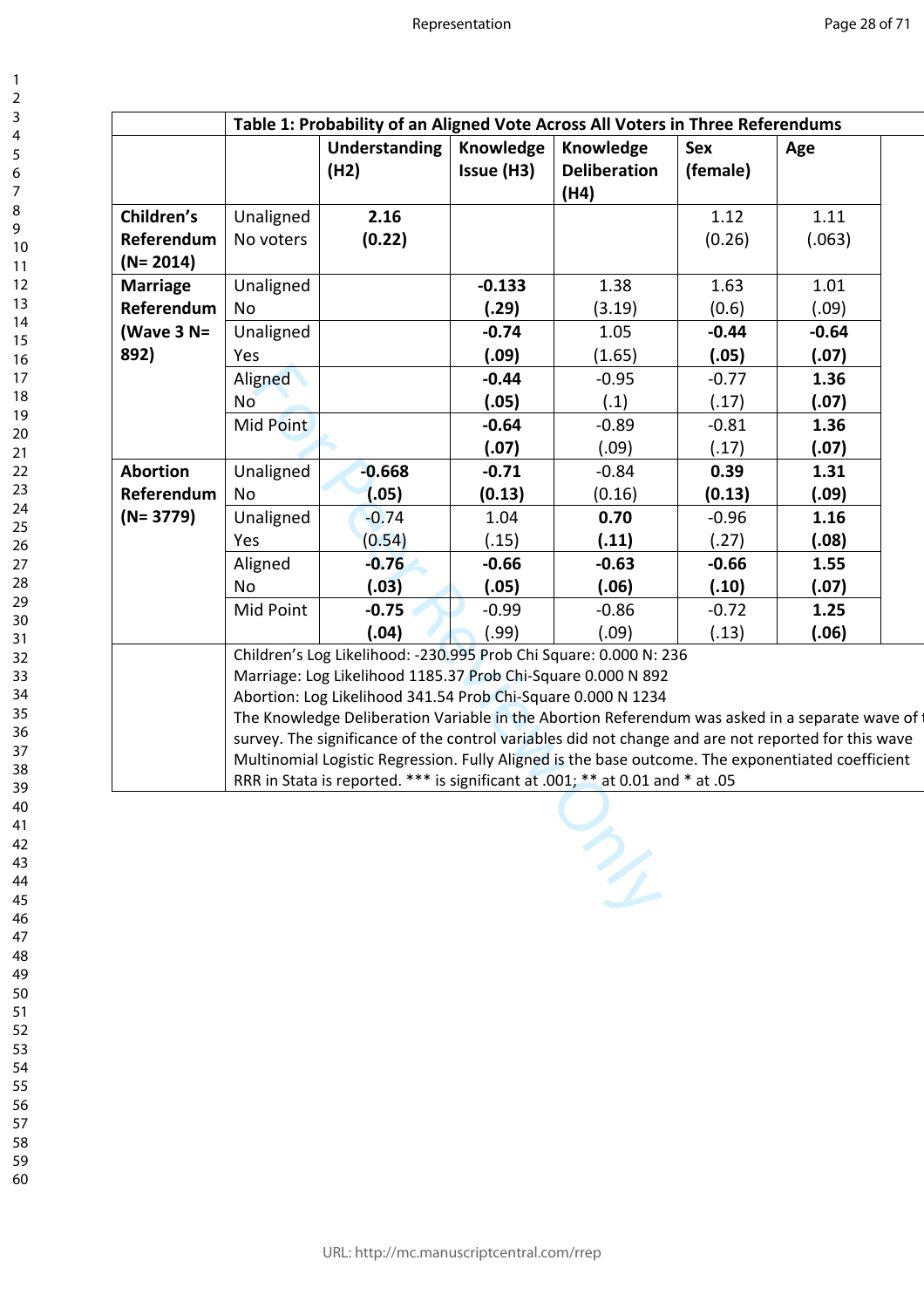123456789

 $\mathbf{1}$  $\overline{2}$  $\overline{3}$  $\overline{4}$ 5 6  $\overline{7}$ 8  $\overline{9}$ 

|    | <b>Hypothesis</b>                                                                                                                                                                                                                               | <b>Summary</b><br><b>Results</b>      | Children's<br><b>Rights</b>                                                                           | <b>Marriage</b><br><b>Equality</b>                                                              | <b>Abortion</b><br>Liberalisation                                                                                                                                                       |
|----|-------------------------------------------------------------------------------------------------------------------------------------------------------------------------------------------------------------------------------------------------|---------------------------------------|-------------------------------------------------------------------------------------------------------|-------------------------------------------------------------------------------------------------|-----------------------------------------------------------------------------------------------------------------------------------------------------------------------------------------|
|    | 1. The proportion of<br>voters whose vote<br>choice and value<br>position align<br>increase as the<br>deliberation phase<br>become more<br>embedded in the<br>referendum process<br>(i.e. increase from<br>children's ><br>marriage > abortion) | Accepted                              | 51% aligned<br>(No voters<br>only)                                                                    | 63% Aligned<br>Yes and No                                                                       | 87% Aligned<br>Yes and No                                                                                                                                                               |
| 2. | Greater voter<br>subjective<br>understanding of<br>the referendum<br>issue leads to<br>greater values/vote<br>alignment?                                                                                                                        | Accepted<br>For Aligned<br>Yes voters | Significant<br>lower levels of<br>subjective<br>understanding<br>among<br><b>Aligned No</b><br>voters | N/A due to<br>data<br>limitations                                                               | Significant<br>higher levels<br>of subjective<br>understanding<br>among<br><b>Aligned Yes</b><br>Voters,<br>Aligned No<br>voters have<br>lower levels of<br>subjective<br>understanding |
| 3  | Increased voter<br>objective knowledge<br>of the issue leads to<br>greater alignment<br>between voter<br>values and vote<br>choice                                                                                                              | Accepted<br>For Aligned<br>Yes voters | N/A                                                                                                   | Significant<br>higher levels of<br>objective<br>knowledge<br>among Aligned<br><b>Yes Voters</b> | Significant<br>higher levels<br>of objective<br>knowledge<br>among<br><b>Aligned Yes</b><br>Voters                                                                                      |
|    | 4. Voters who have<br>objective knowledge<br>of the deliberative<br>process exhibit<br>greater alignment<br>between their<br>values and vote<br>choice?                                                                                         | Accepted<br>For Aligned<br>Yes voters | N/A                                                                                                   | N/A                                                                                             | Significant<br>higher levels<br>of objective<br>knowledge of<br>deliberative<br>process<br>among<br><b>Aligned Yes</b><br>Voters                                                        |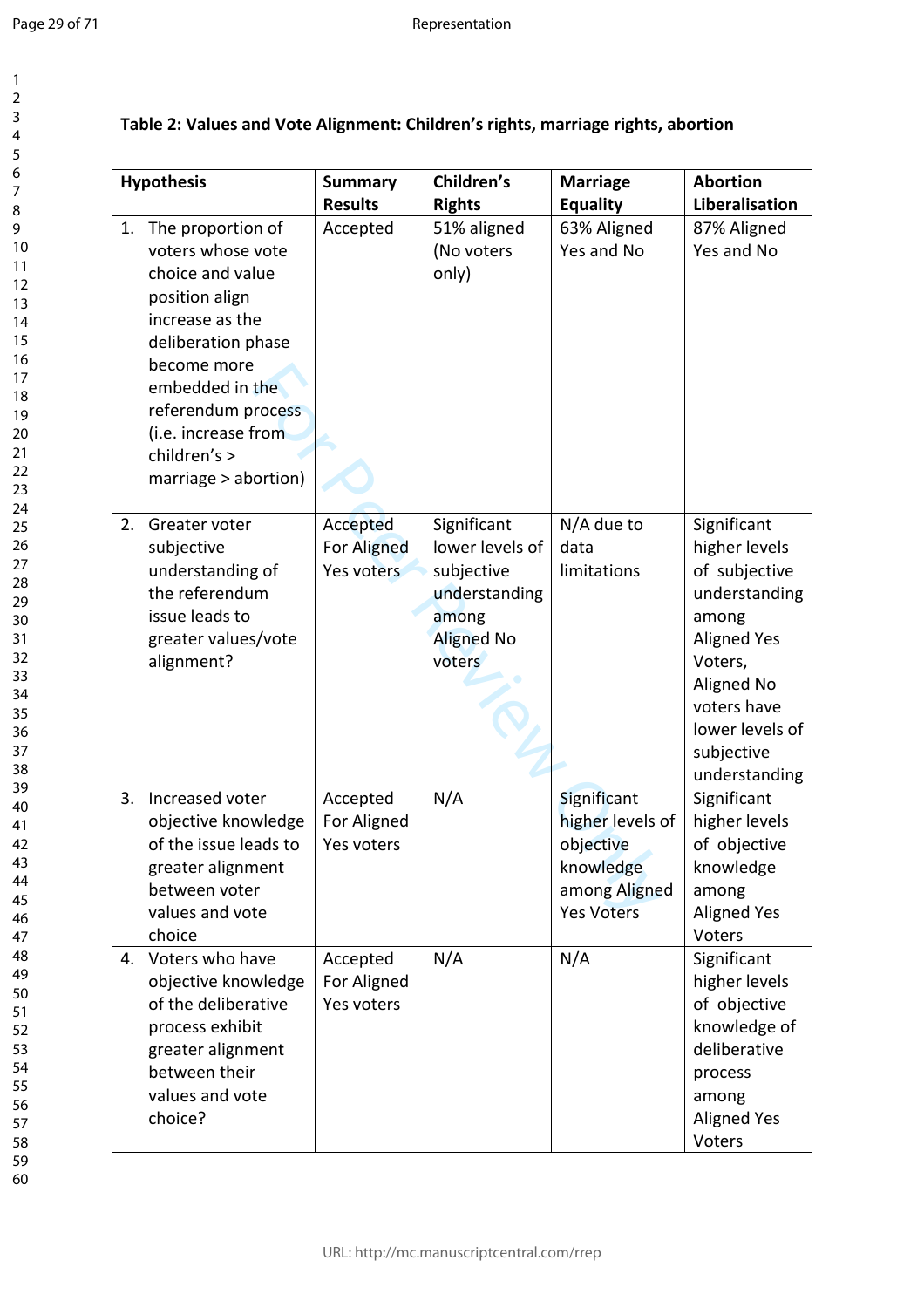# **Appendix A**

| Referendum           | Variable                                                                                                                | <b>Question wording</b>                                                                                                                                                                                                                                                                                                                                                                                                                                                                                                                                                                                                                                                                                                                                                            | Data                                                                                                                                                                   |
|----------------------|-------------------------------------------------------------------------------------------------------------------------|------------------------------------------------------------------------------------------------------------------------------------------------------------------------------------------------------------------------------------------------------------------------------------------------------------------------------------------------------------------------------------------------------------------------------------------------------------------------------------------------------------------------------------------------------------------------------------------------------------------------------------------------------------------------------------------------------------------------------------------------------------------------------------|------------------------------------------------------------------------------------------------------------------------------------------------------------------------|
| Children's<br>Rights | Vote and value<br>alignment<br>(Voted Yes in<br>favour; Voted No<br>against)                                            | How did you vote in the referendum<br>on Children?<br>Why did you vote no?<br>(Did not agree with/opposed to the<br>amendment<br>Did not understand the amendment<br>Other (specify))                                                                                                                                                                                                                                                                                                                                                                                                                                                                                                                                                                                              | Commissioner by Referendum Commissio<br>Conducted by Behaviour and Attitudes<br>One wave<br>Sample Size: 2014                                                          |
|                      | Campaign<br>deliberation<br>1. $(far)$<br>too<br>$much$ –<br>far<br>too<br>little)<br>3. (a lot more<br>$-$ a lot less) | Overall, did you feel you<br>1)<br>had too much time, enough<br>time or too little time to<br>consider the Referendum<br>proposal, prior to the<br>Referendum on November<br>$10th$ ?<br>2) Now I would like you to<br>think about the level of<br>debate generally around the<br>Children's<br>Referendum.<br>Did you think there was<br>more debate, less debate or<br>about the same amount of<br>debate as usual for a<br>referendum.<br>3) Now I would like you to<br>think about the level of<br>general discussion between<br>you and your family and<br>friends<br>around<br>the<br>Children's<br>Referendum.<br>Did you think there was<br>more general discussion,<br>less general discussion or<br>about the same amount of<br>discussion as usual for a<br>referendum? | Commissioned by three universities<br>(UCD, DCU, UCC) in collaboration with<br>Conducted by Red C<br>Three waves: 2 pre referendum; 1 post<br>Sample size 892 (wave 3) |
|                      | Understanding                                                                                                           | By the time this year's Children's<br>Referendum was held on 10 <sup>th</sup><br>November last, how well do you feel<br>you understood what the Children's<br>Referendum was about, on a scale of<br>1 to 5 where 1 is you feel you<br>understood it Very Well and 5 is you<br>Did Not Understand it At All?                                                                                                                                                                                                                                                                                                                                                                                                                                                                       |                                                                                                                                                                        |
| Marriage<br>Rights   | Vote and value<br>alignment                                                                                             | Vote: The two choices you just<br>decided between are listed on<br>this ballot paper. Please mark                                                                                                                                                                                                                                                                                                                                                                                                                                                                                                                                                                                                                                                                                  |                                                                                                                                                                        |

 $\mathbf{1}$  $\overline{2}$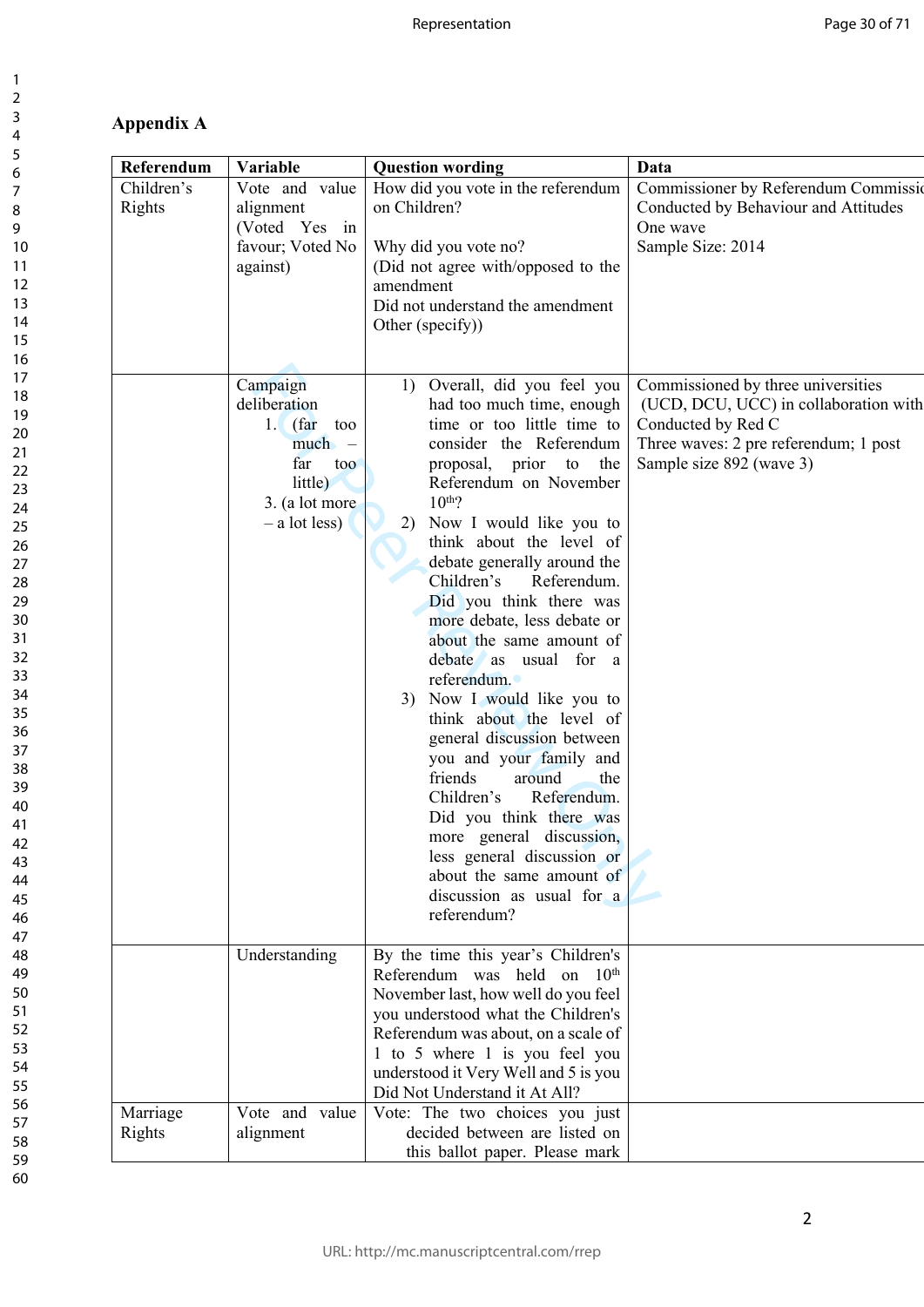| 1                                         |  |
|-------------------------------------------|--|
| 2                                         |  |
| 3                                         |  |
| 4                                         |  |
| 5                                         |  |
|                                           |  |
| 6                                         |  |
|                                           |  |
| 8                                         |  |
| 9                                         |  |
| 10                                        |  |
| 1<br>$\mathbf{1}$                         |  |
| 1<br>$\overline{c}$                       |  |
|                                           |  |
| 13                                        |  |
| 1<br>4                                    |  |
| 15                                        |  |
| 16                                        |  |
| 1                                         |  |
| 18                                        |  |
| 19                                        |  |
|                                           |  |
| 20                                        |  |
| $\overline{21}$                           |  |
| $\overline{2}$<br>$\overline{2}$          |  |
| $^{23}$                                   |  |
| $\overline{24}$                           |  |
| 25                                        |  |
|                                           |  |
| 26                                        |  |
| 27                                        |  |
| 28                                        |  |
| 29                                        |  |
| 30                                        |  |
| $\overline{\textbf{3}}$                   |  |
| $\overline{\mathbf{3}}$<br>$\overline{2}$ |  |
|                                           |  |
| $\overline{\mathbf{3}}$<br>3              |  |
| 34                                        |  |
| 35                                        |  |
| 36                                        |  |
| 37                                        |  |
| 88                                        |  |
|                                           |  |
| 39                                        |  |
| 40                                        |  |
| 41                                        |  |
| $\overline{4}$<br>,                       |  |
| ξ<br>4.                                   |  |
| 44                                        |  |
| 45                                        |  |
|                                           |  |
| 46                                        |  |
| $\overline{4}$                            |  |
| 48                                        |  |
| 49                                        |  |
| 50                                        |  |
| 51                                        |  |
| 5.<br>2                                   |  |
|                                           |  |
| 5.<br>ξ                                   |  |
| 54                                        |  |
| 55                                        |  |
| 56                                        |  |
| 57                                        |  |
| 58                                        |  |
|                                           |  |
| 59<br>ر                                   |  |

|                                                        | your view?                                                                                                                                      | the ballot paper as you have just<br>voted.<br>Values: On a scale from 0 to 10<br>where 0 means you strongly believe<br>that there should be a total ban on<br>abortion in Ireland, and 10 means<br>that you strongly believe that<br>Abortion should be freely available<br>in Ireland to any woman who wants<br>to have one, where would you place                                                                                                                                                                                                                                                                        |                                                                                                                                                   |
|--------------------------------------------------------|-------------------------------------------------------------------------------------------------------------------------------------------------|-----------------------------------------------------------------------------------------------------------------------------------------------------------------------------------------------------------------------------------------------------------------------------------------------------------------------------------------------------------------------------------------------------------------------------------------------------------------------------------------------------------------------------------------------------------------------------------------------------------------------------|---------------------------------------------------------------------------------------------------------------------------------------------------|
| Objective<br>constitutional<br>convention<br>Objective | 1)<br>knowledge of the<br>2)<br>(agree/disagree)<br>3)<br>4)<br>$\mathcal{D}$<br>knowledge of the<br>referendum issue<br>(agree/disagree)<br>2) | The participants in the<br>Constitutional Convention<br>were ordinary citizens.<br>Some politicians<br>were<br>included<br>in<br>the<br>Constitutional Convention.<br>The<br>Constitutional<br>Convention recommended a<br>referendum<br>on marriage<br>equality.<br>Constitutional<br>The<br>Convention recommended<br>the abolition of the Seanad.<br>As a result of the Yes vote,<br>clergy will be obliged to<br>perform same-sex marriage.<br>As a result of the Yes vote,<br>same-sex marriage will be<br>the<br>protected<br>by<br>constitution.<br>3) As a result of the Yes vote,<br>it will be easier for couples | 5)<br>5)                                                                                                                                          |
|                                                        | 4)                                                                                                                                              | in same-sex marriage to<br>adopt children.<br>Regardless of the Yes vote,<br>the surrogacy rights for both<br>same-sex and heterosexual<br>couples will not change.                                                                                                                                                                                                                                                                                                                                                                                                                                                         |                                                                                                                                                   |
| Abortion<br>alignment<br>(Voted<br>Voted No)           | Vote and value<br>Yes;                                                                                                                          | Vote: The two choices you just<br>decided between are listed on<br>this ballot paper. Please mark<br>the ballot paper as you have just<br>voted.<br>Values: On a scale from 0 to 10<br>where 0 means you strongly believe                                                                                                                                                                                                                                                                                                                                                                                                   | Commissioned by RTE with three univers<br>Conducted by Behaviour and Attitude<br>Exit poll<br>3 simultaneous surveys<br>3779 respondents in total |
|                                                        |                                                                                                                                                 | that there should be a total ban on<br>abortion in Ireland, and 10 means                                                                                                                                                                                                                                                                                                                                                                                                                                                                                                                                                    |                                                                                                                                                   |